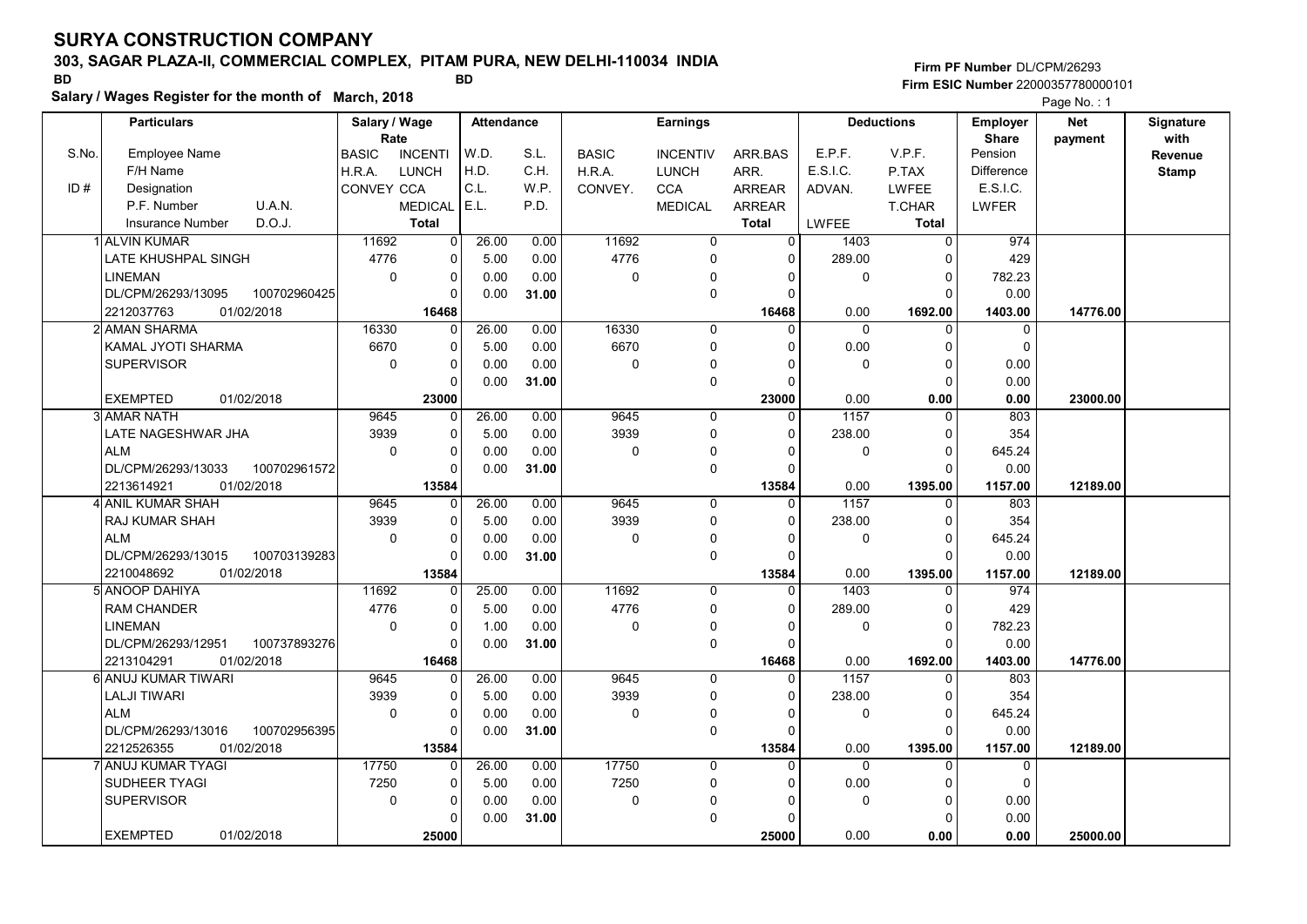# 303, SAGAR PLAZA-II, COMMERCIAL COMPLEX, PITAM PURA, NEW DELHI-110034 INDIA

Salary / Wages Register for the month of March, 2018

### Firm PF Number DL/CPM/26293 Firm ESIC Number <sup>22000357780000101</sup> BD BD

|       | <b>Particulars</b>                 | Salary / Wage        |                | <b>Attendance</b> |       |              | <b>Earnings</b> |                |              | <b>Deductions</b> | <b>Employer</b>         | <b>Net</b> | Signature<br>with |
|-------|------------------------------------|----------------------|----------------|-------------------|-------|--------------|-----------------|----------------|--------------|-------------------|-------------------------|------------|-------------------|
| S.No. | Employee Name                      | Rate<br><b>BASIC</b> | <b>INCENTI</b> | W.D.              | S.L.  | <b>BASIC</b> | <b>INCENTIV</b> | ARR.BAS        | E.P.F.       | V.P.F.            | <b>Share</b><br>Pension | payment    | Revenue           |
|       | F/H Name                           | H.R.A.               | <b>LUNCH</b>   | H.D.              | C.H.  | H.R.A.       | <b>LUNCH</b>    | ARR.           | E.S.I.C.     | P.TAX             | <b>Difference</b>       |            | <b>Stamp</b>      |
| ID#   | Designation                        | CONVEY CCA           |                | C.L.              | W.P.  | CONVEY.      | <b>CCA</b>      | <b>ARREAR</b>  | ADVAN.       | <b>LWFEE</b>      | E.S.I.C.                |            |                   |
|       | P.F. Number<br>U.A.N.              |                      | MEDICAL   E.L. |                   | P.D.  |              | <b>MEDICAL</b>  | <b>ARREAR</b>  |              | T.CHAR            | LWFER                   |            |                   |
|       | D.O.J.<br><b>Insurance Number</b>  |                      | <b>Total</b>   |                   |       |              |                 | <b>Total</b>   | <b>LWFEE</b> | <b>Total</b>      |                         |            |                   |
|       | <b>8 ANUP SINGH</b>                | 11692                | $\Omega$       | 25.00             | 0.00  | 11692        | $\mathbf 0$     | $\overline{0}$ | 1403         | $\Omega$          | 974                     |            |                   |
|       | LT. KRIPA RAM                      | 4776                 | 0              | 5.00              | 0.00  | 4776         | $\mathbf 0$     | $\Omega$       | 289.00       | $\Omega$          | 429                     |            |                   |
|       | <b>LINEMAN</b>                     | $\mathbf 0$          | $\mathbf 0$    | 0.00              | 0.00  | 0            | $\mathbf 0$     | 0              | 0            | $\overline{0}$    | 782.23                  |            |                   |
|       | DL/CPM/26293/12957<br>100702970812 |                      | $\Omega$       | 1.00              | 31.00 |              | $\mathbf 0$     | $\Omega$       |              | $\Omega$          | 0.00                    |            |                   |
|       | 2213612693<br>01/02/2018           |                      | 16468          |                   |       |              |                 | 16468          | 0.00         | 1692.00           | 1403.00                 | 14776.00   |                   |
|       | 9 ARJUN                            | 9645                 | $\Omega$       | 26.00             | 0.00  | 9645         | $\mathbf 0$     | $\Omega$       | 1157         | $\mathbf 0$       | 803                     |            |                   |
|       | PAPPU                              | 3939                 | $\mathbf 0$    | 5.00              | 0.00  | 3939         | $\mathbf 0$     | 0              | 238.00       | $\overline{0}$    | 354                     |            |                   |
|       | <b>ALM</b>                         | $\Omega$             | $\mathbf 0$    | 0.00              | 0.00  | 0            | 0               |                | 0            | $\Omega$          | 645.24                  |            |                   |
|       | DL/CPM/26293/13114<br>101098201910 |                      | $\Omega$       | 0.00              | 31.00 |              | $\mathbf 0$     | $\Omega$       |              | $\Omega$          | 0.00                    |            |                   |
|       | 2016638028<br>01/02/2018           |                      | 13584          |                   |       |              |                 | 13584          | 0.00         | 1395.00           | 1157.00                 | 12189.00   |                   |
|       | 10 ASHOK KUMAR                     | 11692                | 0              | 26.00             | 0.00  | 11692        | 0               | 0              | 1403         | 0                 | 974                     |            |                   |
|       | <b>LATE BHIM SINGH</b>             | 4776                 | $\mathbf 0$    | 5.00              | 0.00  | 4776         | $\mathbf 0$     | $\Omega$       | 289.00       | $\Omega$          | 429                     |            |                   |
|       | <b>TO</b>                          | $\mathbf 0$          | $\mathbf 0$    | 0.00              | 0.00  | 0            | 0               | $\Omega$       | 0            | $\overline{0}$    | 782.23                  |            |                   |
|       | DL/CPM/26293/13130<br>100737048646 |                      | $\mathbf 0$    | 0.00              | 31.00 |              | $\mathbf 0$     | $\Omega$       |              | $\Omega$          | 0.00                    |            |                   |
|       | 2213613249<br>01/02/2018           |                      | 16468          |                   |       |              |                 | 16468          | 0.00         | 1692.00           | 1403.00                 | 14776.00   |                   |
|       | 11 ASHOK YADAV                     | 9645                 | $\Omega$       | 26.00             | 0.00  | 9645         | $\mathbf 0$     | $\Omega$       | 1157         | $\Omega$          | 803                     |            |                   |
|       | <b>HAKARU YADAV</b>                | 3939                 | $\Omega$       | 5.00              | 0.00  | 3939         | $\mathbf 0$     | $\Omega$       | 238.00       | $\Omega$          | 354                     |            |                   |
|       | <b>ALM</b>                         | $\mathbf 0$          | $\Omega$       | 0.00              | 0.00  | 0            | 0               | $\Omega$       | 0            | $\overline{0}$    | 645.24                  |            |                   |
|       | DL/CPM/26293/13081<br>100736589097 |                      | $\mathbf 0$    | 0.00              | 31.00 |              | 0               | $\Omega$       |              | $\Omega$          | 0.00                    |            |                   |
|       | 2213623399<br>01/02/2018           |                      | 13584          |                   |       |              |                 | 13584          | 0.00         | 1395.00           | 1157.00                 | 12189.00   |                   |
|       | 12 BABLU MANDAL                    | 11692                | $\Omega$       | 24.00             | 0.00  | 11692        | $\mathbf 0$     | $\Omega$       | 1403         | $\Omega$          | 974                     |            |                   |
|       | SIGESHWAR                          | 4776                 | $\Omega$       | 5.00              | 0.00  | 4776         | $\mathbf 0$     | $\Omega$       | 289.00       | $\Omega$          | 429                     |            |                   |
|       | <b>FOREMAN</b>                     | 0                    | $\pmb{0}$      | 1.00              | 0.00  | 0            | 0               | $\Omega$       | 0            | $\mathbf 0$       | 782.23                  |            |                   |
|       | DL/CPM/26293/12940<br>100927921851 |                      | $\Omega$       | 1.00              | 31.00 |              | $\mathbf 0$     | $\Omega$       |              | $\Omega$          | 0.00                    |            |                   |
|       | 01/02/2018<br>2012893907           |                      | 16468          |                   |       |              |                 | 16468          | 0.00         | 1692.00           | 1403.00                 | 14776.00   |                   |
|       | 13 BIJENDER KASHYAP                | 11692                | $\Omega$       | 26.00             | 0.00  | 11692        | $\mathbf 0$     | $\Omega$       | 1403         | $\mathbf{0}$      | 974                     |            |                   |
|       | <b>OM PRAKASH</b>                  | 4776                 | $\mathbf 0$    | 5.00              | 0.00  | 4776         | 0               | 0              | 289.00       | $\Omega$          | 429                     |            |                   |
|       | <b>LINEMAN</b>                     | $\mathbf 0$          | $\mathbf 0$    | 0.00              | 0.00  | 0            | $\mathbf 0$     | $\Omega$       | 0            | $\Omega$          | 782.23                  |            |                   |
|       | 100737573439<br>DL/CPM/26293/13090 |                      | $\Omega$       | 0.00              | 31.00 |              | $\mathbf 0$     | $\Omega$       |              | $\Omega$          | 0.00                    |            |                   |
|       | 01/02/2018<br>2212868548           |                      | 16468          |                   |       |              |                 | 16468          | 0.00         | 1692.00           | 1403.00                 | 14776.00   |                   |
|       | 14 BIJENDER SINGH                  | 9645                 | $\Omega$       | 26.00             | 0.00  | 9645         | $\Omega$        | $\Omega$       | 1157         | $\Omega$          | 803                     |            |                   |
|       | <b>BALWANT SINGH</b>               | 3939                 | $\mathbf 0$    | 5.00              | 0.00  | 3939         | $\mathbf 0$     | $\Omega$       | 238.00       | $\mathbf 0$       | 354                     |            |                   |
|       | <b>ALM</b>                         | $\mathbf 0$          | $\mathbf 0$    | 0.00              | 0.00  | 0            | $\Omega$        | $\Omega$       | 0            | $\overline{0}$    | 645.24                  |            |                   |
|       | DL/CPM/26293/13032<br>100702725732 |                      | $\Omega$       | 0.00              | 31.00 |              | $\mathbf 0$     | $\Omega$       |              | $\Omega$          | 0.00                    |            |                   |
|       | 2207262251<br>01/02/2018           |                      | 13584          |                   |       |              |                 | 13584          | 0.00         | 1395.00           | 1157.00                 | 12189.00   |                   |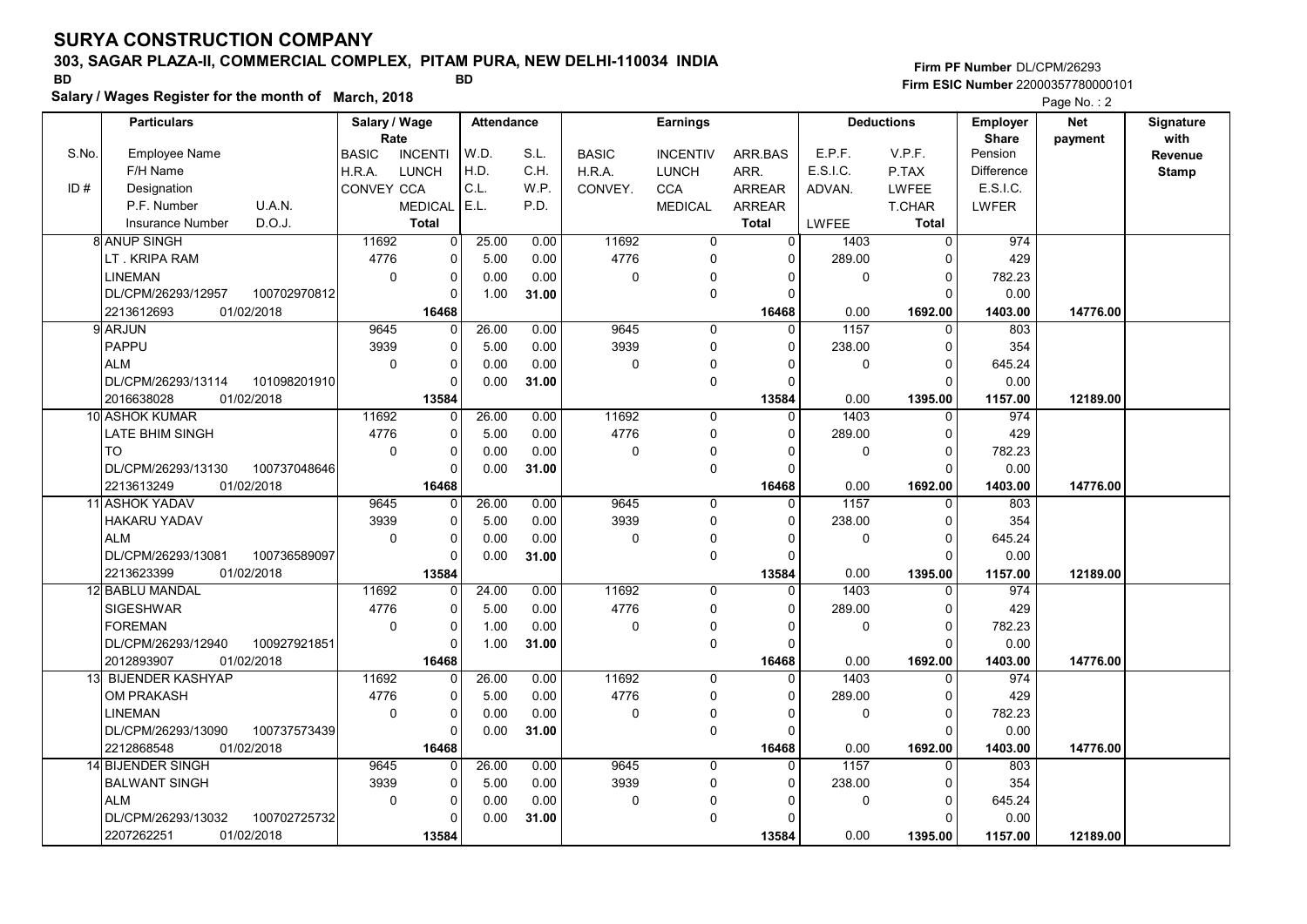# 303, SAGAR PLAZA-II, COMMERCIAL COMPLEX, PITAM PURA, NEW DELHI-110034 INDIA

Salary / Wages Register for the month of March, 2018

### Firm PF Number DL/CPM/26293 Firm ESIC Number <sup>22000357780000101</sup> BD BD

|       | <b>Particulars</b>                 | Salary / Wage        |                | <b>Attendance</b> |       |              | <b>Earnings</b> |               |             | <b>Deductions</b> | Employer                | <b>Net</b> | Signature       |
|-------|------------------------------------|----------------------|----------------|-------------------|-------|--------------|-----------------|---------------|-------------|-------------------|-------------------------|------------|-----------------|
| S.No. | Employee Name                      | Rate<br><b>BASIC</b> | <b>INCENTI</b> | W.D.              | S.L.  | <b>BASIC</b> | <b>INCENTIV</b> | ARR BAS       | E.P.F.      | V.P.F.            | <b>Share</b><br>Pension | payment    | with<br>Revenue |
|       | F/H Name                           | H.R.A.               | <b>LUNCH</b>   | H.D.              | C.H.  | H.R.A.       | <b>LUNCH</b>    | ARR.          | E.S.I.C.    | P.TAX             | <b>Difference</b>       |            | <b>Stamp</b>    |
| ID#   | Designation                        | CONVEY CCA           |                | C.L.              | W.P.  | CONVEY.      | <b>CCA</b>      | <b>ARREAR</b> | ADVAN.      | <b>LWFEE</b>      | E.S.I.C.                |            |                 |
|       | P.F. Number<br>U.A.N.              |                      | <b>MEDICAL</b> | E.L.              | P.D.  |              | <b>MEDICAL</b>  | <b>ARREAR</b> |             | T.CHAR            | LWFER                   |            |                 |
|       | D.O.J.<br><b>Insurance Number</b>  |                      | <b>Total</b>   |                   |       |              |                 | <b>Total</b>  | LWFEE       | <b>Total</b>      |                         |            |                 |
|       | 15 BIRENDER                        | 11692                | $\overline{0}$ | 25.00             | 0.00  | 11692        | 0               | $\mathbf 0$   | 1403        | $\Omega$          | 974                     |            |                 |
|       | LT SURAJ MAL                       | 4776                 | $\pmb{0}$      | 5.00              | 0.00  | 4776         | 0               | $\Omega$      | 289.00      | 0                 | 429                     |            |                 |
|       | <b>LINEMAN</b>                     | $\mathbf 0$          | $\pmb{0}$      | 0.00              | 0.00  | 0            | 0               |               | $\pmb{0}$   | $\Omega$          | 782.23                  |            |                 |
|       | DL/CPM/26293/12956<br>100702972901 |                      | $\Omega$       | 1.00              | 31.00 |              | $\mathbf 0$     |               |             | $\Omega$          | 0.00                    |            |                 |
|       | 2213674436<br>01/02/2018           |                      | 16468          |                   |       |              |                 | 16468         | 0.00        | 1692.00           | 1403.00                 | 14776.00   |                 |
|       | 16 BYAS PRASAD                     | 9645                 | $\mathbf 0$    | 26.00             | 0.00  | 9645         | $\mathbf 0$     | $\Omega$      | 1157        | $\Omega$          | 803                     |            |                 |
|       | <b>MOHAN PRASAD</b>                | 3939                 | 0              | 5.00              | 0.00  | 3939         | 0               | $\Omega$      | 238.00      | $\Omega$          | 354                     |            |                 |
|       | <b>ALM</b>                         | $\mathbf 0$          | $\Omega$       | 0.00              | 0.00  | 0            | 0               |               | 0           | $\Omega$          | 645.24                  |            |                 |
|       | DL/CPM/26293/13017<br>100737336161 |                      | $\Omega$       | 0.00              | 31.00 |              | 0               |               |             | $\Omega$          | 0.00                    |            |                 |
|       | 2016086946<br>01/02/2018           |                      | 13584          |                   |       |              |                 | 13584         | 0.00        | 1395.00           | 1157.00                 | 12189.00   |                 |
|       | 17 CHAMAN                          | 9645                 | 0              | 26.00             | 0.00  | 9645         | $\mathbf 0$     | $\Omega$      | 1157        | $\Omega$          | 803                     |            |                 |
|       | LEKH RAJ                           | 3939                 | $\mathbf 0$    | 5.00              | 0.00  | 3939         | $\mathbf 0$     |               | 238.00      | $\Omega$          | 354                     |            |                 |
|       | <b>ALM</b>                         | 0                    | 0              | 0.00              | 0.00  | 0            | 0               | $\Omega$      | $\mathbf 0$ | $\mathbf 0$       | 645.24                  |            |                 |
|       | DL/CPM/26293/12999<br>101098201906 |                      | $\pmb{0}$      | 0.00              | 31.00 |              | $\mathbf 0$     |               |             | $\Omega$          | 0.00                    |            |                 |
|       | 2016605911<br>01/02/2018           |                      | 13584          |                   |       |              |                 | 13584         | 0.00        | 1395.00           | 1157.00                 | 12189.00   |                 |
|       | <b>18 CHETAN KUMAR</b>             | 11692                | 0              | 26.00             | 0.00  | 11692        | $\Omega$        | $\Omega$      | 1403        | $\Omega$          | 974                     |            |                 |
|       | NARAYAN SINGH PAL                  | 4776                 | $\Omega$       | 5.00              | 0.00  | 4776         | $\Omega$        |               | 289.00      | $\Omega$          | 429                     |            |                 |
|       | <b>LINEMAN</b>                     | $\Omega$             | $\pmb{0}$      | 0.00              | 0.00  | 0            | 0               |               | $\mathbf 0$ | $\Omega$          | 782.23                  |            |                 |
|       | 100737500059<br>DL/CPM/26293/12947 |                      | $\Omega$       | 0.00              | 31.00 |              | 0               |               |             | $\Omega$          | 0.00                    |            |                 |
|       | 01/02/2018<br>2206596547           |                      | 16468          |                   |       |              |                 | 16468         | 0.00        | 1692.00           | 1403.00                 | 14776.00   |                 |
|       | <b>19 CHHOTAKAN MUKHIYA</b>        | 9645                 | $\pmb{0}$      | 26.00             | 0.00  | 9645         | $\Omega$        | $\Omega$      | 1157        | $\Omega$          | 803                     |            |                 |
|       | LT. RAMAJI MUKHIYA                 | 3939                 | 0              | 5.00              | 0.00  | 3939         | $\mathbf 0$     | $\Omega$      | 238.00      | $\Omega$          | 354                     |            |                 |
|       | <b>ALM</b>                         | $\mathbf 0$          | $\mathbf 0$    | 0.00              | 0.00  | 0            | $\overline{0}$  |               | $\mathbf 0$ | 0                 | 645.24                  |            |                 |
|       | DL/CPM/26293/13112<br>100737103069 |                      | $\Omega$       | 0.00              | 31.00 |              | 0               |               |             | $\Omega$          | 0.00                    |            |                 |
|       | 2207262194<br>01/02/2018           |                      | 13584          |                   |       |              |                 | 13584         | 0.00        | 1395.00           | 1157.00                 | 12189.00   |                 |
|       | 20 CHHOTE LAL                      | 11692                | $\mathbf 0$    | 26.00             | 0.00  | 11692        | 0               | $\Omega$      | 1403        | 0                 | 974                     |            |                 |
|       | <b>SARJU PRASAD</b>                | 4776                 | $\pmb{0}$      | 5.00              | 0.00  | 4776         | 0               | $\Omega$      | 289.00      | 0                 | 429                     |            |                 |
|       | <b>LINEMAN</b>                     | $\mathbf 0$          | $\Omega$       | 0.00              | 0.00  | 0            | 0               |               | $\mathbf 0$ | $\Omega$          | 782.23                  |            |                 |
|       | DL/CPM/26293/12960<br>100703243826 |                      | $\Omega$       | 0.00              | 31.00 |              | $\mathbf 0$     |               |             | $\Omega$          | 0.00                    |            |                 |
|       | 2206568813<br>01/02/2018           |                      | 16468          |                   |       |              |                 | 16468         | 0.00        | 1692.00           | 1403.00                 | 14776.00   |                 |
|       | 21 CHIRAG BHATNAGAR                | 11692                | 0              | 26.00             | 0.00  | 11692        | 0               | $\mathbf{0}$  | 1403        | $\mathbf{0}$      | 974                     |            |                 |
|       | <b>NARESH KUMAR</b>                | 4776                 | $\mathbf 0$    | 5.00              | 0.00  | 4776         | 0               | $\Omega$      | 289.00      | 0                 | 429                     |            |                 |
|       | <b>TO</b>                          | $\mathbf 0$          | $\Omega$       | 0.00              | 0.00  | 0            | 0               |               | $\mathbf 0$ | $\Omega$          | 782.23                  |            |                 |
|       | 100737513291<br>DL/CPM/26293/12966 |                      | $\Omega$       | 0.00              | 31.00 |              | $\mathbf 0$     |               |             | $\Omega$          | 0.00                    |            |                 |
|       | 1013583678<br>01/02/2018           |                      | 16468          |                   |       |              |                 | 16468         | 0.00        | 1692.00           | 1403.00                 | 14776.00   |                 |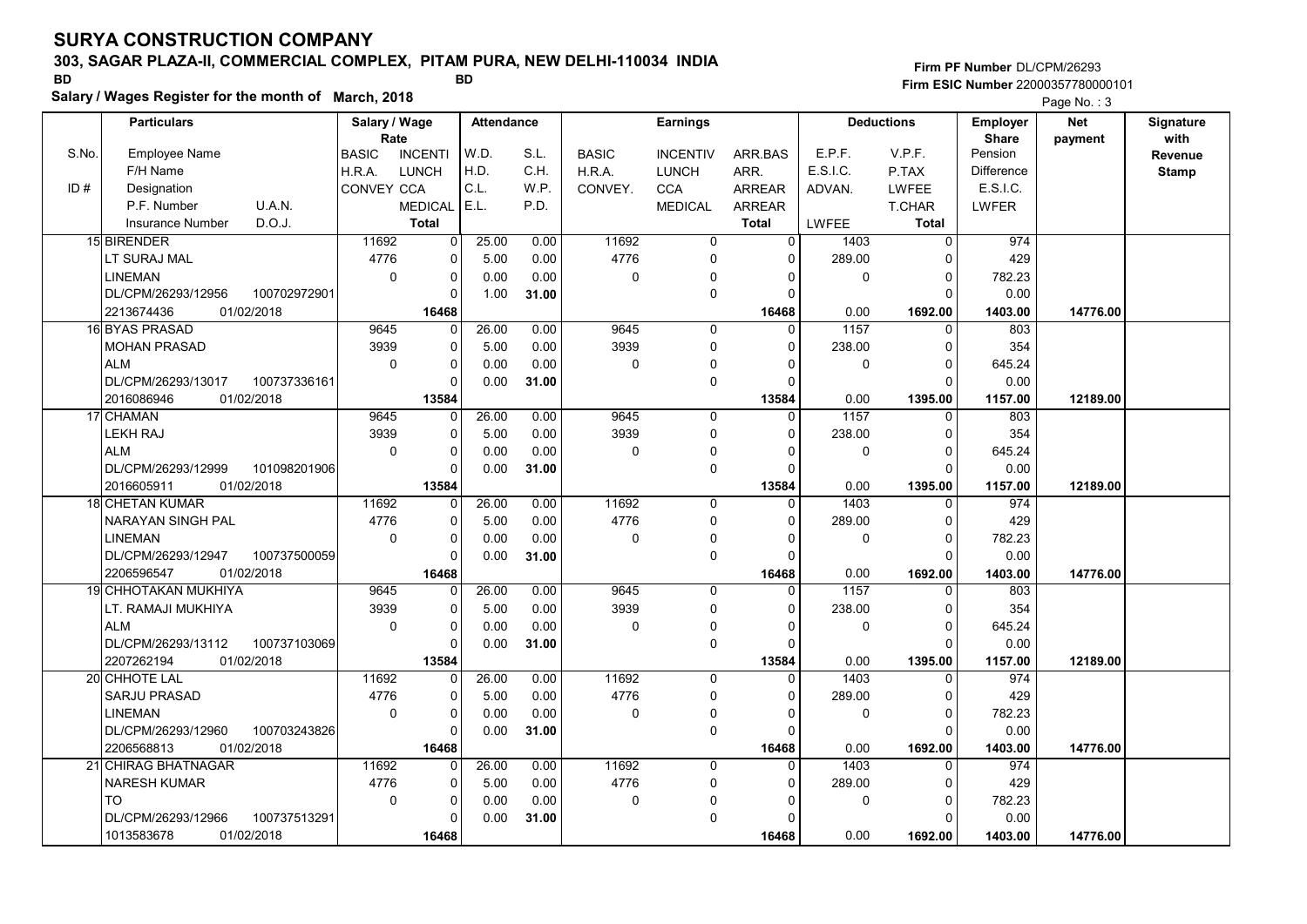# 303, SAGAR PLAZA-II, COMMERCIAL COMPLEX, PITAM PURA, NEW DELHI-110034 INDIA

Salary / Wages Register for the month of March, 2018

### Firm PF Number DL/CPM/26293 Firm ESIC Number <sup>22000357780000101</sup> BD BD

|       | <b>Particulars</b>                             |              | Salary / Wage        |                                | <b>Attendance</b> |       |              | <b>Earnings</b>  |                               |              | <b>Deductions</b>             | <b>Employer</b>         | <b>Net</b> | Signature       |
|-------|------------------------------------------------|--------------|----------------------|--------------------------------|-------------------|-------|--------------|------------------|-------------------------------|--------------|-------------------------------|-------------------------|------------|-----------------|
| S.No. | <b>Employee Name</b>                           |              | Rate<br><b>BASIC</b> | <b>INCENTI</b>                 | W.D.              | S.L.  | <b>BASIC</b> | <b>INCENTIV</b>  | ARR.BAS                       | E.P.F.       | V.P.F.                        | <b>Share</b><br>Pension | payment    | with<br>Revenue |
|       | F/H Name                                       |              | H.R.A.               | <b>LUNCH</b>                   | H.D.              | C.H.  | H.R.A.       | <b>LUNCH</b>     | ARR.                          | E.S.I.C.     | P.TAX                         | <b>Difference</b>       |            | <b>Stamp</b>    |
| ID#   | Designation                                    |              | CONVEY CCA           |                                | C.L.              | W.P.  | CONVEY.      | <b>CCA</b>       | ARREAR                        |              | <b>LWFEE</b>                  | E.S.I.C.                |            |                 |
|       | P.F. Number                                    | U.A.N.       |                      |                                | E.L.              | P.D.  |              |                  |                               | ADVAN.       |                               | LWFER                   |            |                 |
|       | <b>Insurance Number</b>                        | D.O.J.       |                      | <b>MEDICAL</b><br><b>Total</b> |                   |       |              | <b>MEDICAL</b>   | <b>ARREAR</b><br><b>Total</b> | <b>LWFEE</b> | <b>T.CHAR</b><br><b>Total</b> |                         |            |                 |
|       | 22 DAYAKANT THAKUR                             |              | 11692                | $\mathbf 0$                    | 26.00             | 0.00  | 11692        | $\mathbf 0$      | $\overline{0}$                | 1403         | $\overline{0}$                | 974                     |            |                 |
|       |                                                |              |                      | 0                              |                   |       |              | $\Omega$         | $\Omega$                      |              | $\Omega$                      |                         |            |                 |
|       | LATE YOGENDRA THAKUR                           |              | 4776                 |                                | 5.00              | 0.00  | 4776         |                  |                               | 289.00       |                               | 429                     |            |                 |
|       | <b>LINEMAN</b><br>DL/CPM/26293/13026           | 100702964650 | $\mathbf 0$          | $\mathbf 0$<br>$\Omega$        | 0.00              | 0.00  | $\mathbf 0$  | 0<br>$\mathbf 0$ | $\Omega$<br>$\Omega$          | 0            | $\mathbf 0$<br>$\Omega$       | 782.23<br>0.00          |            |                 |
|       |                                                |              |                      |                                | 0.00              | 31.00 |              |                  |                               |              |                               |                         |            |                 |
|       | 2203173891<br>01/02/2018<br>23 DEEPAK PAL      |              | 9645                 | 16468<br>$\Omega$              | 26.00             | 0.00  | 9645         | $\mathbf 0$      | 16468<br>0                    | 0.00<br>1157 | 1692.00<br>$\mathbf 0$        | 1403.00<br>803          | 14776.00   |                 |
|       | <b>BISHAMBER</b>                               |              | 3939                 | $\mathbf 0$                    |                   | 0.00  | 3939         | $\mathbf 0$      | $\Omega$                      | 238.00       | $\Omega$                      | 354                     |            |                 |
|       |                                                |              | $\Omega$             | $\mathbf 0$                    | 5.00              |       | $\mathbf 0$  |                  | $\Omega$                      |              | $\Omega$                      |                         |            |                 |
|       | <b>ALM</b>                                     |              |                      | $\Omega$                       | 0.00              | 0.00  |              | 0                | $\Omega$                      | 0            | $\Omega$                      | 645.24                  |            |                 |
|       | DL/CPM/26293/13030<br>01/02/2018<br>2213613412 | 100736153680 |                      | 13584                          | 0.00              | 31.00 |              | $\mathbf 0$      | 13584                         | 0.00         | 1395.00                       | 0.00<br>1157.00         | 12189.00   |                 |
|       | 24 DHARAM SINGH                                |              | 11692                | $\mathbf 0$                    | 13.00             | 0.00  | 6412         | $\mathbf 0$      | $\Omega$                      | 769          | $\Omega$                      | 534                     |            |                 |
|       | LATE PURAN SINGH                               |              | 4776                 | 0                              | 2.00              | 0.00  | 2619         | $\mathbf 0$      | $\Omega$                      | 159.00       | $\Omega$                      | 235                     |            |                 |
|       | <b>LINEMAN</b>                                 |              | $\Omega$             | $\mathbf 0$                    | 1.00              | 14.00 | $\mathbf 0$  | $\mathbf{0}$     | $\Omega$                      | 0            | $\Omega$                      | 428.97                  |            |                 |
|       | DL/CPM/26293/13120                             | 100737064436 |                      | $\mathbf 0$                    | 1.00              | 17.00 |              | $\mathbf 0$      | $\mathbf 0$                   |              | $\Omega$                      | 0.00                    |            |                 |
|       | 01/02/2018<br>2207266813                       |              |                      | 16468                          |                   |       |              |                  | 9031                          | 0.00         | 928.00                        | 769.00                  | 8103.00    |                 |
|       | 25 DHARMENDER KUMAR                            |              | 11692                | $\mathbf 0$                    | 26.00             | 0.00  | 11692        | $\mathbf 0$      | $\Omega$                      | 1403         | $\mathbf 0$                   | 974                     |            |                 |
|       | <b>MAHADEV</b>                                 |              | 4776                 | $\Omega$                       | 5.00              | 0.00  | 4776         | $\Omega$         | $\Omega$                      | 289.00       | $\Omega$                      | 429                     |            |                 |
|       | <b>LINEMAN</b>                                 |              | $\Omega$             | $\mathbf 0$                    | 0.00              | 0.00  | $\mathbf 0$  | 0                | $\Omega$                      | $\mathbf 0$  | $\mathbf 0$                   | 782.23                  |            |                 |
|       | DL/CPM/26293/12954                             | 100702986633 |                      | 0                              | 0.00              | 31.00 |              | $\mathbf 0$      | $\Omega$                      |              | $\Omega$                      | 0.00                    |            |                 |
|       | 01/02/2018<br>2213613521                       |              |                      | 16468                          |                   |       |              |                  | 16468                         | 0.00         | 1692.00                       | 1403.00                 | 14776.00   |                 |
|       | 26 DINESH                                      |              | 11692                | $\Omega$                       | 26.00             | 0.00  | 11692        | $\Omega$         | $\Omega$                      | 1403         | $\Omega$                      | 974                     |            |                 |
|       | <b>JAI KISHAN</b>                              |              | 4776                 | $\mathbf 0$                    | 5.00              | 0.00  | 4776         | $\Omega$         | $\Omega$                      | 289.00       | $\Omega$                      | 429                     |            |                 |
|       | <b>LINEMAN</b>                                 |              | $\mathbf 0$          | $\mathbf 0$                    | 0.00              | 0.00  | $\pmb{0}$    | $\Omega$         | $\Omega$                      | 0            | $\mathbf 0$                   | 782.23                  |            |                 |
|       | DL/CPM/26293/13020                             | 100702883529 |                      | $\Omega$                       | 0.00              | 31.00 |              | $\mathbf 0$      | $\Omega$                      |              | $\Omega$                      | 0.00                    |            |                 |
|       | 2213623403<br>01/02/2018                       |              |                      | 16468                          |                   |       |              |                  | 16468                         | 0.00         | 1692.00                       | 1403.00                 | 14776.00   |                 |
|       | 27 DINESH KUMAR                                |              | 9645                 | $\Omega$                       | 26.00             | 0.00  | 9645         | $\mathbf 0$      | $\Omega$                      | 1157         | $\Omega$                      | 803                     |            |                 |
|       | JAMUNA DASS                                    |              | 3939                 | $\mathbf 0$                    | 5.00              | 0.00  | 3939         | $\mathbf 0$      | $\Omega$                      | 238.00       | $\mathbf 0$                   | 354                     |            |                 |
|       | <b>ALM</b>                                     |              | $\mathbf 0$          | $\mathbf 0$                    | 0.00              | 0.00  | 0            | $\mathbf{0}$     | $\Omega$                      | 0            | $\Omega$                      | 645.24                  |            |                 |
|       | DL/CPM/26293/12978                             | 100702886927 |                      | O                              | 0.00              | 31.00 |              | $\mathbf 0$      | $\Omega$                      |              | $\Omega$                      | 0.00                    |            |                 |
|       | 01/02/2018<br>2211638153                       |              |                      | 13584                          |                   |       |              |                  | 13584                         | 0.00         | 1395.00                       | 1157.00                 | 12189.00   |                 |
|       | 28 GUPTESHWAR PRASAD                           |              | 9645                 | $\mathbf 0$                    | 26.00             | 0.00  | 9645         | $\mathbf 0$      | $\mathbf{0}$                  | 1157         | $\mathbf 0$                   | 803                     |            |                 |
|       | <b>HARIDWAR RAM</b>                            |              | 3939                 | $\mathbf 0$                    | 5.00              | 0.00  | 3939         | 0                | $\Omega$                      | 238.00       | $\Omega$                      | 354                     |            |                 |
|       | <b>ALM</b>                                     |              | $\mathbf 0$          | $\mathbf 0$                    | 0.00              | 0.00  | 0            | 0                | $\Omega$                      | 0            | $\Omega$                      | 645.24                  |            |                 |
|       | DL/CPM/26293/12972                             | 100702860205 |                      | $\Omega$                       | 0.00              | 31.00 |              | $\mathbf 0$      | O                             |              | $\Omega$                      | 0.00                    |            |                 |
|       | 2206596548<br>01/02/2018                       |              |                      | 13584                          |                   |       |              |                  | 13584                         | 0.00         | 1395.00                       | 1157.00                 | 12189.00   |                 |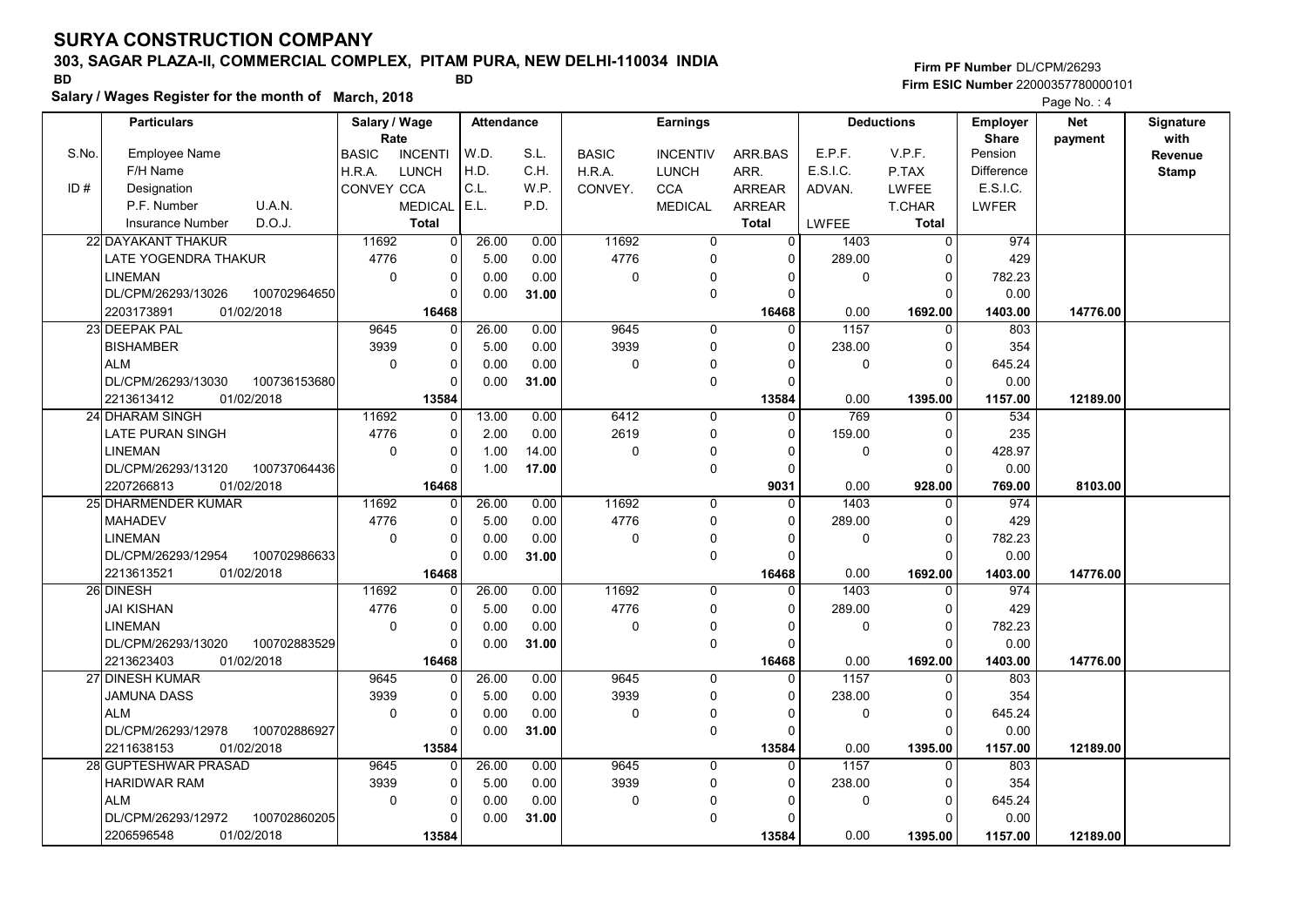# 303, SAGAR PLAZA-II, COMMERCIAL COMPLEX, PITAM PURA, NEW DELHI-110034 INDIA

Salary / Wages Register for the month of March, 2018

### Firm PF Number DL/CPM/26293 Firm ESIC Number <sup>22000357780000101</sup> BD BD

|       | <b>Particulars</b>      |              | Salary / Wage        |                | <b>Attendance</b> |       |              | <b>Earnings</b> |                |             | <b>Deductions</b> | <b>Employer</b>         | <b>Net</b> | Signature       |
|-------|-------------------------|--------------|----------------------|----------------|-------------------|-------|--------------|-----------------|----------------|-------------|-------------------|-------------------------|------------|-----------------|
| S.No. | <b>Employee Name</b>    |              | Rate<br><b>BASIC</b> | <b>INCENTI</b> | W.D.              | S.L.  | <b>BASIC</b> | <b>INCENTIV</b> | ARR.BAS        | E.P.F.      | V.P.F.            | <b>Share</b><br>Pension | payment    | with<br>Revenue |
|       | F/H Name                |              | H.R.A.               | <b>LUNCH</b>   | H.D.              | C.H.  | H.R.A.       | <b>LUNCH</b>    | ARR.           | E.S.I.C.    | P.TAX             | <b>Difference</b>       |            | <b>Stamp</b>    |
| ID#   | Designation             |              | CONVEY CCA           |                | C.L.              | W.P.  | CONVEY.      | <b>CCA</b>      | ARREAR         | ADVAN.      | <b>LWFEE</b>      | E.S.I.C.                |            |                 |
|       | P.F. Number             | U.A.N.       |                      | <b>MEDICAL</b> | E.L.              | P.D.  |              | <b>MEDICAL</b>  | <b>ARREAR</b>  |             | <b>T.CHAR</b>     | LWFER                   |            |                 |
|       | <b>Insurance Number</b> | D.O.J.       |                      | <b>Total</b>   |                   |       |              |                 | <b>Total</b>   | LWFEE       | <b>Total</b>      |                         |            |                 |
|       | 29 HARISH               |              | 11692                | $\mathbf 0$    | 26.00             | 0.00  | 11692        | $\mathbf 0$     | $\overline{0}$ | 1403        | $\overline{0}$    | 974                     |            |                 |
|       | <b>RAMANAND</b>         |              | 4776                 | 0              | 5.00              | 0.00  | 4776         | $\Omega$        | $\Omega$       | 289.00      | $\Omega$          | 429                     |            |                 |
|       | <b>LINEMAN</b>          |              | $\mathbf 0$          | $\mathbf 0$    | 0.00              | 0.00  | $\mathbf 0$  | 0               | $\Omega$       | 0           | $\mathbf 0$       | 782.23                  |            |                 |
|       | DL/CPM/26293/12958      | 100703178094 |                      | $\Omega$       | 0.00              | 31.00 |              | $\mathbf 0$     | $\Omega$       |             | $\Omega$          | 0.00                    |            |                 |
|       | 2206582757              | 01/02/2018   |                      | 16468          |                   |       |              |                 | 16468          | 0.00        | 1692.00           | 1403.00                 | 14776.00   |                 |
|       | 30 HIRA LAL             |              | 9645                 | $\Omega$       | 25.00             | 0.00  | 9645         | $\mathbf 0$     | 0              | 1157        | $\mathbf 0$       | 803                     |            |                 |
|       | LATE ROSHAN LAL         |              | 3939                 | $\mathbf 0$    | 5.00              | 0.00  | 3939         | $\mathbf 0$     | $\Omega$       | 238.00      | $\Omega$          | 354                     |            |                 |
|       | <b>ALM</b>              |              | $\Omega$             | $\mathbf 0$    | 0.00              | 0.00  | $\mathbf 0$  | 0               | O              | 0           | $\Omega$          | 645.24                  |            |                 |
|       | DL/CPM/26293/12973      | 100737067201 |                      | $\mathbf 0$    | 1.00              | 31.00 |              | $\mathbf 0$     | $\Omega$       |             | $\Omega$          | 0.00                    |            |                 |
|       | 2212840945              | 01/02/2018   |                      | 13584          |                   |       |              |                 | 13584          | 0.00        | 1395.00           | 1157.00                 | 12189.00   |                 |
|       | 31 JAI BHAGWAN          |              | 11692                | $\mathbf 0$    | 26.00             | 0.00  | 11692        | $\mathbf 0$     | $\Omega$       | 1403        | $\Omega$          | 974                     |            |                 |
|       | ISHWAR SINGH            |              | 4776                 | 0              | 5.00              | 0.00  | 4776         | $\mathbf 0$     | $\Omega$       | 289.00      | $\Omega$          | 429                     |            |                 |
|       | <b>LINEMAN</b>          |              | $\mathbf 0$          | $\mathbf 0$    | 0.00              | 0.00  | $\mathbf 0$  | $\mathbf 0$     | $\Omega$       | 0           | $\mathbf 0$       | 782.23                  |            |                 |
|       | DL/CPM/26293/13079      | 100702873931 |                      | $\mathbf 0$    | 0.00              | 31.00 |              | $\mathbf 0$     | $\Omega$       |             | $\Omega$          | 0.00                    |            |                 |
|       | 2207259838              | 01/02/2018   |                      | 16468          |                   |       |              |                 | 16468          | 0.00        | 1692.00           | 1403.00                 | 14776.00   |                 |
|       | 32 JITENDER             |              | 9645                 | $\mathbf 0$    | 26.00             | 0.00  | 9645         | $\mathbf 0$     | $\mathbf{0}$   | 1157        | $\mathbf 0$       | 803                     |            |                 |
|       | <b>LATE NAFE SINGH</b>  |              | 3939                 | $\Omega$       | 5.00              | 0.00  | 3939         | $\mathbf 0$     | $\Omega$       | 238.00      | $\Omega$          | 354                     |            |                 |
|       | <b>ALM</b>              |              | $\Omega$             | $\mathbf 0$    | 0.00              | 0.00  | $\mathbf 0$  | 0               | $\Omega$       | $\mathbf 0$ | $\mathbf 0$       | 645.24                  |            |                 |
|       | DL/CPM/26293/13082      | 100919887344 |                      | 0              | 0.00              | 31.00 |              | $\mathbf 0$     | $\Omega$       |             | $\Omega$          | 0.00                    |            |                 |
|       | 2016203338              | 01/02/2018   |                      | 13584          |                   |       |              |                 | 13584          | 0.00        | 1395.00           | 1157.00                 | 12189.00   |                 |
|       | 33 KAMLESH KUMAR        |              | 9645                 | $\Omega$       | 26.00             | 0.00  | 9645         | $\Omega$        | $\Omega$       | 1157        | $\Omega$          | 803                     |            |                 |
|       | SAYAFAL                 |              | 3939                 | $\mathbf 0$    | 5.00              | 0.00  | 3939         | $\Omega$        | $\mathbf{0}$   | 238.00      | $\Omega$          | 354                     |            |                 |
|       | <b>ALM</b>              |              | $\mathbf 0$          | 0              | 0.00              | 0.00  | $\pmb{0}$    | $\Omega$        | $\Omega$       | 0           | $\mathbf 0$       | 645.24                  |            |                 |
|       | DL/CPM/26293/13125      | 100738267281 |                      | $\Omega$       | 0.00              | 31.00 |              | $\mathbf 0$     | $\Omega$       |             | $\Omega$          | 0.00                    |            |                 |
|       | 2211693522              | 01/02/2018   |                      | 13584          |                   |       |              |                 | 13584          | 0.00        | 1395.00           | 1157.00                 | 12189.00   |                 |
|       | 34 KISHORI LAL          |              | 9645                 | $\Omega$       | 16.00             | 0.00  | 6223         | $\mathbf 0$     | $\Omega$       | 747         | $\Omega$          | 518                     |            |                 |
|       | <b>MOHAN LAL</b>        |              | 3939                 | 0              | 2.00              | 0.00  | 2541         | $\mathbf 0$     | $\mathbf 0$    | 154.00      | $\mathbf 0$       | 229                     |            |                 |
|       | <b>ALM</b>              |              | $\mathbf 0$          | $\mathbf 0$    | 1.00              | 11.00 | 0            | $\Omega$        | $\Omega$       | 0           | $\Omega$          | 416.29                  |            |                 |
|       | DL/CPM/26293/13123      | 100737333971 |                      | 0              | 1.00              | 20.00 |              | $\mathbf 0$     | 0              |             | $\Omega$          | 0.00                    |            |                 |
|       | 2015969559              | 01/02/2018   |                      | 13584          |                   |       |              |                 | 8764           | 0.00        | 901.00            | 747.00                  | 7863.00    |                 |
|       | 35 KRISHAN              |              | 11692                | $\mathbf 0$    | 26.00             | 0.00  | 11692        | 0               | $\mathbf{0}$   | 1403        | $\mathbf 0$       | 974                     |            |                 |
|       | CHHOTE LAL              |              | 4776                 | $\mathbf 0$    | 5.00              | 0.00  | 4776         | 0               | $\Omega$       | 289.00      | $\Omega$          | 429                     |            |                 |
|       | <b>TO</b>               |              | $\mathbf 0$          | $\mathbf 0$    | 0.00              | 0.00  | 0            | 0               | $\Omega$       | 0           | $\Omega$          | 782.23                  |            |                 |
|       | DL/CPM/26293/12962      | 100736241537 |                      | $\Omega$       | 0.00              | 31.00 |              | $\mathbf 0$     | $\Omega$       |             | $\Omega$          | 0.00                    |            |                 |
|       | 2213613427              | 01/02/2018   |                      | 16468          |                   |       |              |                 | 16468          | 0.00        | 1692.00           | 1403.00                 | 14776.00   |                 |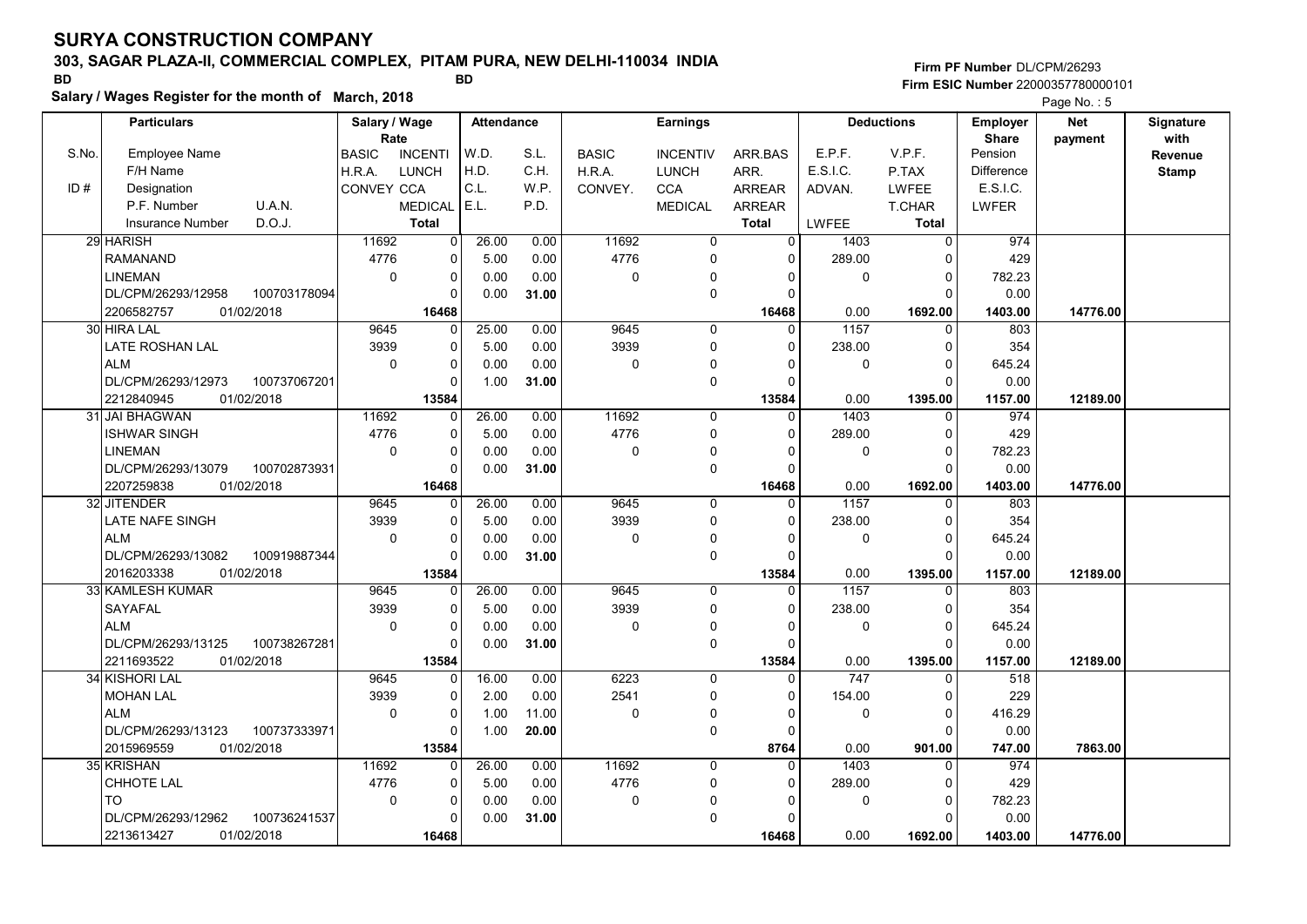# 303, SAGAR PLAZA-II, COMMERCIAL COMPLEX, PITAM PURA, NEW DELHI-110034 INDIA

Salary / Wages Register for the month of March, 2018

### Firm PF Number DL/CPM/26293 Firm ESIC Number <sup>22000357780000101</sup> BD BD

|       | <b>Particulars</b>                |              | Salary / Wage        |                | <b>Attendance</b> |       |                     | <b>Earnings</b> |                |              | <b>Deductions</b> | Employer                | <b>Net</b> | Signature       |
|-------|-----------------------------------|--------------|----------------------|----------------|-------------------|-------|---------------------|-----------------|----------------|--------------|-------------------|-------------------------|------------|-----------------|
| S.No. | Employee Name                     |              | Rate<br><b>BASIC</b> | <b>INCENTI</b> | W.D.              | S.L.  | <b>BASIC</b>        | <b>INCENTIV</b> | ARR.BAS        | E.P.F.       | V.P.F.            | <b>Share</b><br>Pension | payment    | with<br>Revenue |
|       | F/H Name                          |              | H.R.A.               | LUNCH          | H.D.              | C.H.  | H.R.A.              | <b>LUNCH</b>    | ARR.           | E.S.I.C.     | P.TAX             | <b>Difference</b>       |            | <b>Stamp</b>    |
| ID#   | Designation                       |              | <b>CONVEY CCA</b>    |                | C.L.              | W.P.  | CONVEY.             | <b>CCA</b>      | <b>ARREAR</b>  | ADVAN.       | <b>LWFEE</b>      | E.S.I.C.                |            |                 |
|       | P.F. Number<br>U.A.N.             |              |                      | <b>MEDICAL</b> | E.L.              | P.D.  |                     | <b>MEDICAL</b>  | ARREAR         |              | <b>T.CHAR</b>     | LWFER                   |            |                 |
|       | D.O.J.<br><b>Insurance Number</b> |              |                      | <b>Total</b>   |                   |       |                     |                 | <b>Total</b>   | <b>LWFEE</b> | Total             |                         |            |                 |
|       | <b>36 KRISHAN KUMAR</b>           |              | 11692                | $\mathbf 0$    | 26.00             | 0.00  | 11692               | 0               | $\overline{0}$ | 1403         | $\mathbf 0$       | 974                     |            |                 |
|       | <b>RAM KALAN</b>                  |              | 4776                 | 0              | 5.00              | 0.00  | 4776                | 0               | $\mathbf{0}$   | 289.00       | $\Omega$          | 429                     |            |                 |
|       | <b>LINEMAN</b>                    |              | $\Omega$             | $\pmb{0}$      | 0.00              | 0.00  | $\mathsf{O}\xspace$ | $\Omega$        | $\Omega$       | 0            | $\Omega$          | 782.23                  |            |                 |
|       | DL/CPM/26293/13098                | 100737902222 |                      | $\Omega$       | 0.00              | 31.00 |                     | $\mathbf 0$     | $\Omega$       |              | $\Omega$          | 0.00                    |            |                 |
|       | 01/02/2018<br>2212664400          |              |                      | 16468          |                   |       |                     |                 | 16468          | 0.00         | 1692.00           | 1403.00                 | 14776.00   |                 |
|       | 37 KRISHAN KUMAR                  |              | 9645                 | $\mathbf 0$    | 26.00             | 0.00  | 9645                | 0               | $\mathbf{0}$   | 1157         | $\mathbf 0$       | 803                     |            |                 |
|       | LATE SHYAM LAL                    |              | 3939                 | $\mathbf 0$    | 5.00              | 0.00  | 3939                | $\mathbf 0$     | $\Omega$       | 238.00       | $\Omega$          | 354                     |            |                 |
|       | <b>ALM</b>                        |              | $\mathbf 0$          | 0              | 0.00              | 0.00  | $\mathbf 0$         | $\mathbf{0}$    | $\Omega$       | $\mathbf 0$  | $\Omega$          | 645.24                  |            |                 |
|       | DL/CPM/26293/13109                | 100737071420 |                      | $\Omega$       | 0.00              | 31.00 |                     | $\mathbf 0$     | $\Omega$       |              | $\Omega$          | 0.00                    |            |                 |
|       | 01/02/2018<br>2213942143          |              |                      | 13584          |                   |       |                     |                 | 13584          | 0.00         | 1395.00           | 1157.00                 | 12189.00   |                 |
|       | 38 KRISHAN KUMAR                  |              | 11692                | $\mathbf 0$    | 26.00             | 0.00  | 11692               | $\mathbf 0$     | $\mathbf 0$    | 1403         | $\mathbf 0$       | 974                     |            |                 |
|       | <b>DEEP CHAND</b>                 |              | 4776                 | $\mathbf 0$    | 5.00              | 0.00  | 4776                | $\mathbf 0$     | $\Omega$       | 289.00       | $\mathbf 0$       | 429                     |            |                 |
|       | <b>LINEMAN</b>                    |              | $\mathbf 0$          | $\mathbf 0$    | 0.00              | 0.00  | 0                   | 0               | $\Omega$       | 0            | $\mathbf 0$       | 782.23                  |            |                 |
|       | DL/CPM/26293/13019                | 100702788914 |                      | $\Omega$       | 0.00              | 31.00 |                     | $\mathbf 0$     | $\Omega$       |              | $\Omega$          | 0.00                    |            |                 |
|       | 2211620717<br>01/02/2018          |              |                      | 16468          |                   |       |                     |                 | 16468          | 0.00         | 1692.00           | 1403.00                 | 14776.00   |                 |
|       | <b>39 KRISHAN PAL</b>             |              | 9645                 | $\mathbf 0$    | 26.00             | 0.00  | 9645                | $\mathbf 0$     | $\Omega$       | 1157         | $\mathbf 0$       | 803                     |            |                 |
|       | <b>LAXMAN SINGH</b>               |              | 3939                 | $\mathbf 0$    | 5.00              | 0.00  | 3939                | 0               | $\Omega$       | 238.00       | $\Omega$          | 354                     |            |                 |
|       | <b>ALM</b>                        |              | $\Omega$             | $\Omega$       | 0.00              | 0.00  | $\mathbf 0$         | $\mathbf 0$     | $\Omega$       | 0            | $\Omega$          | 645.24                  |            |                 |
|       | DL/CPM/26293/13028                | 100737086852 |                      | $\mathbf 0$    | 0.00              | 31.00 |                     | $\mathbf 0$     | $\Omega$       |              | $\Omega$          | 0.00                    |            |                 |
|       | 1107262818<br>01/02/2018          |              |                      | 13584          |                   |       |                     |                 | 13584          | 0.00         | 1395.00           | 1157.00                 | 12189.00   |                 |
|       | 40 KRISHAN RANA                   |              | 11692                | $\Omega$       | 26.00             | 0.00  | 11692               | $\Omega$        | $\Omega$       | 1403         | $\Omega$          | 974                     |            |                 |
|       | <b>CHETRAM</b>                    |              | 4776                 | $\mathbf 0$    | 5.00              | 0.00  | 4776                | $\mathbf 0$     | $\Omega$       | 289.00       | $\Omega$          | 429                     |            |                 |
|       | <b>LINEMAN</b>                    |              | $\mathbf 0$          | $\mathbf 0$    | 0.00              | 0.00  | $\mathbf 0$         | 0               | 0              | 0            | $\mathbf 0$       | 782.23                  |            |                 |
|       | DL/CPM/26293/13089                | 100736235682 |                      | $\mathbf 0$    | 0.00              | 31.00 |                     | $\mathbf 0$     | $\mathbf 0$    |              | $\Omega$          | 0.00                    |            |                 |
|       | 01/02/2018<br>2213011525          |              |                      | 16468          |                   |       |                     |                 | 16468          | 0.00         | 1692.00           | 1403.00                 | 14776.00   |                 |
|       | 41 LALIT                          |              | 11692                | $\mathbf 0$    | 26.00             | 0.00  | 11692               | $\Omega$        | $\mathbf{0}$   | 1403         | $\Omega$          | 974                     |            |                 |
|       | <b>BASANT LAL</b>                 |              | 4776                 | $\mathbf 0$    | 5.00              | 0.00  | 4776                | 0               | $\Omega$       | 289.00       | $\Omega$          | 429                     |            |                 |
|       | <b>LINEMAN</b>                    |              | $\Omega$             | 0              | 0.00              | 0.00  | 0                   | 0               | $\Omega$       | 0            | $\Omega$          | 782.23                  |            |                 |
|       | DL/CPM/26293/13027                | 100702729325 |                      | $\Omega$       | 0.00              | 31.00 |                     | $\mathbf 0$     | $\Omega$       |              | $\Omega$          | 0.00                    |            |                 |
|       | 01/02/2018<br>2211645097          |              |                      | 16468          |                   |       |                     |                 | 16468          | 0.00         | 1692.00           | 1403.00                 | 14776.00   |                 |
|       | 42 LEKH RAJ                       |              | 9645                 | $\Omega$       | 26.00             | 0.00  | 9645                | $\mathbf 0$     | $\Omega$       | 1157         | $\mathbf 0$       | 803                     |            |                 |
|       | <b>KAMAL SINGH</b>                |              | 3939                 | $\mathbf 0$    | 5.00              | 0.00  | 3939                | $\mathbf 0$     | $\mathbf{0}$   | 238.00       | $\Omega$          | 354                     |            |                 |
|       | <b>ALM</b>                        |              | $\mathbf 0$          | $\pmb{0}$      | 0.00              | 0.00  | 0                   | $\mathbf{0}$    | $\Omega$       | 0            | $\mathbf 0$       | 645.24                  |            |                 |
|       | DL/CPM/26293/13031                | 100702914249 |                      | $\Omega$       | 0.00              | 31.00 |                     | $\Omega$        | $\Omega$       |              | $\Omega$          | 0.00                    |            |                 |
|       | 2214039248<br>01/02/2018          |              |                      | 13584          |                   |       |                     |                 | 13584          | 0.00         | 1395.00           | 1157.00                 | 12189.00   |                 |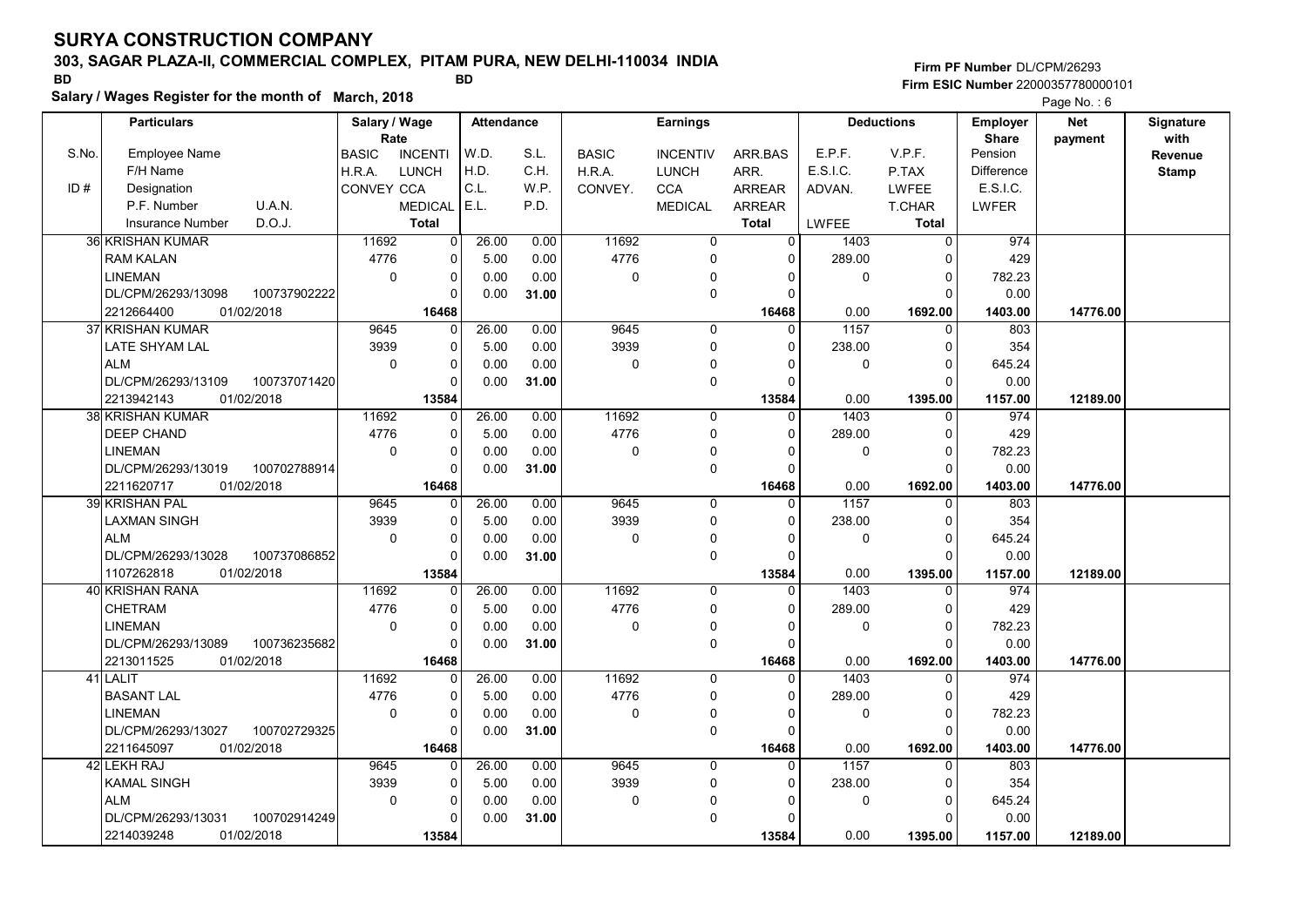# 303, SAGAR PLAZA-II, COMMERCIAL COMPLEX, PITAM PURA, NEW DELHI-110034 INDIA

Salary / Wages Register for the month of March, 2018

### Firm PF Number DL/CPM/26293 Firm ESIC Number <sup>22000357780000101</sup> BD BD

|       | <b>Particulars</b>                 | Salary / Wage        |                | Attendance |       |              | <b>Earnings</b> |               |              | <b>Deductions</b> | <b>Employer</b>         | <b>Net</b> | Signature<br>with |
|-------|------------------------------------|----------------------|----------------|------------|-------|--------------|-----------------|---------------|--------------|-------------------|-------------------------|------------|-------------------|
| S.No. | Employee Name                      | Rate<br><b>BASIC</b> | <b>INCENTI</b> | W.D.       | S.L.  | <b>BASIC</b> | <b>INCENTIV</b> | ARR.BAS       | E.P.F.       | V.P.F.            | <b>Share</b><br>Pension | payment    | Revenue           |
|       | F/H Name                           | H.R.A.               | LUNCH          | H.D.       | C.H.  | H.R.A.       | <b>LUNCH</b>    | ARR.          | E.S.I.C.     | P.TAX             | <b>Difference</b>       |            | <b>Stamp</b>      |
| ID#   | Designation                        | CONVEY CCA           |                | C.L.       | W.P.  | CONVEY.      | <b>CCA</b>      | <b>ARREAR</b> | ADVAN.       | LWFEE             | E.S.I.C.                |            |                   |
|       | P.F. Number<br><b>U.A.N.</b>       |                      | <b>MEDICAL</b> | E.L.       | P.D.  |              | <b>MEDICAL</b>  | <b>ARREAR</b> |              | T.CHAR            | <b>LWFER</b>            |            |                   |
|       | D.O.J.<br><b>Insurance Number</b>  |                      | <b>Total</b>   |            |       |              |                 | <b>Total</b>  | <b>LWFEE</b> | Total             |                         |            |                   |
|       | <b>43 LOKESH KUMAR</b>             | 11692                | $\Omega$       | 26.00      | 0.00  | 11692        | $\mathbf 0$     | $\Omega$      | 1403         | $\mathbf{0}$      | 974                     |            |                   |
|       | <b>SARDARE</b>                     | 4776                 | 0              | 5.00       | 0.00  | 4776         | 0               | $\Omega$      | 289.00       | $\Omega$          | 429                     |            |                   |
|       | <b>LINEMAN</b>                     | $\Omega$             | $\Omega$       | 0.00       | 0.00  | 0            | $\pmb{0}$       | $\Omega$      | $\Omega$     | $\Omega$          | 782.23                  |            |                   |
|       | DL/CPM/26293/12953<br>100703243389 |                      | $\Omega$       | 0.00       | 31.00 |              | $\mathbf 0$     | $\Omega$      |              | $\Omega$          | 0.00                    |            |                   |
|       | 2213613192<br>01/02/2018           |                      | 16468          |            |       |              |                 | 16468         | 0.00         | 1692.00           | 1403.00                 | 14776.00   |                   |
|       | 44 MANBIR SINGH                    | 9645                 | $\Omega$       | 26.00      | 0.00  | 9645         | 0               | $\Omega$      | 1157         | 0                 | 803                     |            |                   |
|       | <b>MOHAN LAL SINGH</b>             | 3939                 | $\Omega$       | 5.00       | 0.00  | 3939         | $\mathbf 0$     | $\Omega$      | 238.00       | $\Omega$          | 354                     |            |                   |
|       | <b>ALM</b>                         | $\mathbf 0$          | $\Omega$       | 0.00       | 0.00  | 0            | 0               | $\Omega$      | $\mathbf 0$  | $\Omega$          | 645.24                  |            |                   |
|       | DL/CPM/26293/13103<br>100703025544 |                      | $\Omega$       | 0.00       | 31.00 |              | 0               | $\Omega$      |              | $\Omega$          | 0.00                    |            |                   |
|       | 01/02/2018<br>2213798499           |                      | 13584          |            |       |              |                 | 13584         | 0.00         | 1395.00           | 1157.00                 | 12189.00   |                   |
|       | 45 MANI KANT JHA                   | 9645                 | $\mathbf 0$    | 26.00      | 0.00  | 9645         | $\mathbf 0$     | $\Omega$      | 1157         | $\Omega$          | 803                     |            |                   |
|       | LAKSHMI KANT JHA                   | 3939                 | $\Omega$       | 5.00       | 0.00  | 3939         | $\mathbf 0$     | $\Omega$      | 238.00       | $\Omega$          | 354                     |            |                   |
|       | <b>ALM</b>                         | 0                    | $\Omega$       | 0.00       | 0.00  | 0            | 0               | $\Omega$      | 0            | $\Omega$          | 645.24                  |            |                   |
|       | DL/CPM/26293/13127<br>100702953022 |                      | $\Omega$       | 0.00       | 31.00 |              | $\mathbf 0$     | $\Omega$      |              | $\Omega$          | 0.00                    |            |                   |
|       | 2213654259<br>01/02/2018           |                      | 13584          |            |       |              |                 | 13584         | 0.00         | 1395.00           | 1157.00                 | 12189.00   |                   |
|       | 46 MANJEET                         | 9645                 | $\Omega$       | 26.00      | 0.00  | 9645         | $\mathbf 0$     | 0             | 1157         | $\Omega$          | 803                     |            |                   |
|       | YAMUNA PRASAD                      | 3939                 | $\mathbf 0$    | 5.00       | 0.00  | 3939         | $\mathbf 0$     | $\Omega$      | 238.00       | $\Omega$          | 354                     |            |                   |
|       | <b>ALM</b>                         | $\Omega$             | $\Omega$       | 0.00       | 0.00  | $\Omega$     | $\mathbf 0$     | $\Omega$      | $\Omega$     | $\Omega$          | 645.24                  |            |                   |
|       | 100738908746<br>DL/CPM/26293/13018 |                      | $\Omega$       | 0.00       | 31.00 |              | 0               | $\Omega$      |              | $\Omega$          | 0.00                    |            |                   |
|       | 01/02/2018<br>2016108329           |                      | 13584          |            |       |              |                 | 13584         | 0.00         | 1395.00           | 1157.00                 | 12189.00   |                   |
|       | 47 MANOJ KUMAR                     | 9645                 | $\Omega$       | 26.00      | 0.00  | 9645         | $\mathbf 0$     | $\Omega$      | 1157         |                   | 803                     |            |                   |
|       | LATE KARTAR SINGH                  | 3939                 | $\Omega$       | 5.00       | 0.00  | 3939         | $\mathbf 0$     | $\Omega$      | 238.00       | $\Omega$          | 354                     |            |                   |
|       | <b>ALM</b>                         | $\mathbf 0$          | $\mathbf 0$    | 0.00       | 0.00  | 0            | 0               | $\Omega$      | $\mathbf 0$  | 0                 | 645.24                  |            |                   |
|       | DL/CPM/26293/13080<br>100737056285 |                      | $\Omega$       | 0.00       | 31.00 |              | $\mathbf 0$     | $\Omega$      |              | $\Omega$          | 0.00                    |            |                   |
|       | 2206579841<br>01/02/2018           |                      | 13584          |            |       |              |                 | 13584         | 0.00         | 1395.00           | 1157.00                 | 12189.00   |                   |
|       | 48 MANOJ SINGH                     | 9645                 | $\Omega$       | 26.00      | 0.00  | 9645         | $\mathbf{0}$    | $\Omega$      | 1157         | $\Omega$          | 803                     |            |                   |
|       | <b>AJYOTI SINGH</b>                | 3939                 | $\Omega$       | 5.00       | 0.00  | 3939         | 0               | $\Omega$      | 238.00       | $\Omega$          | 354                     |            |                   |
|       | <b>ALM</b>                         | $\Omega$             | $\Omega$       | 0.00       | 0.00  | 0            | 0               | $\Omega$      | 0            | $\Omega$          | 645.24                  |            |                   |
|       | DL/CPM/26293/12979<br>100735793927 |                      | $\Omega$       | 0.00       | 31.00 |              | $\mathbf 0$     | $\Omega$      |              | $\Omega$          | 0.00                    |            |                   |
|       | 2207262252<br>01/02/2018           |                      | 13584          |            |       |              |                 | 13584         | 0.00         | 1395.00           | 1157.00                 | 12189.00   |                   |
|       | 49 MANOJ SINGH                     | 11692                | $\Omega$       | 26.00      | 0.00  | 11692        | $\mathbf 0$     | $\Omega$      | 1403         | $\Omega$          | 974                     |            |                   |
|       | LATE SITA RAM SINGH                | 4776                 | $\Omega$       | 5.00       | 0.00  | 4776         | 0               | $\Omega$      | 289.00       | $\Omega$          | 429                     |            |                   |
|       | <b>LINEMAN</b>                     | 0                    | $\mathbf 0$    | 0.00       | 0.00  | 0            | $\mathbf 0$     | $\mathbf{0}$  | $\mathbf 0$  | $\mathbf 0$       | 782.23                  |            |                   |
|       | DL/CPM/26293/13118<br>100737071719 |                      | $\Omega$       | 0.00       | 31.00 |              | $\pmb{0}$       |               |              | $\Omega$          | 0.00                    |            |                   |
|       | 2207262253<br>01/02/2018           |                      | 16468          |            |       |              |                 | 16468         | 0.00         | 1692.00           | 1403.00                 | 14776.00   |                   |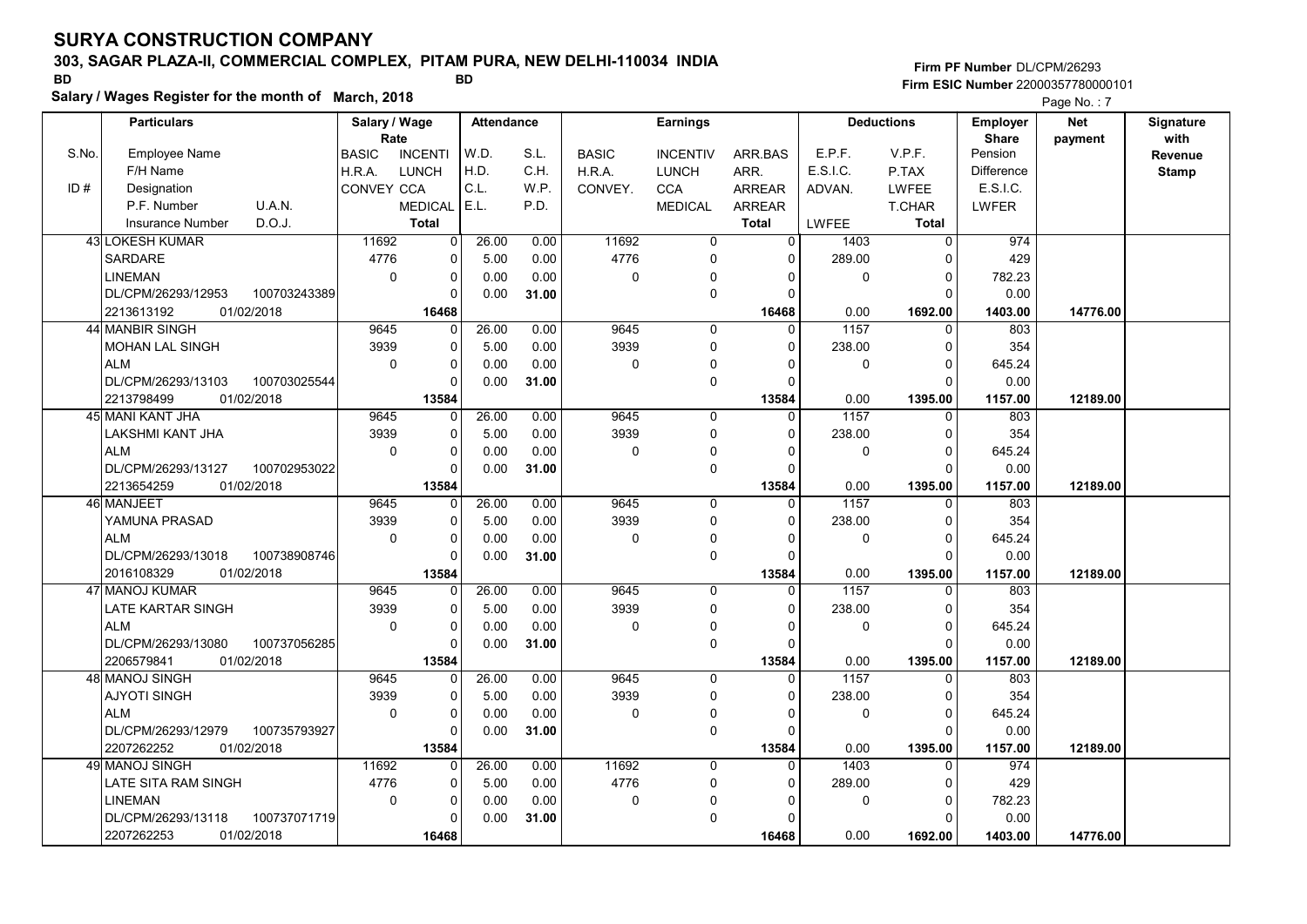# 303, SAGAR PLAZA-II, COMMERCIAL COMPLEX, PITAM PURA, NEW DELHI-110034 INDIA

Salary / Wages Register for the month of March, 2018

### Firm PF Number DL/CPM/26293 Firm ESIC Number <sup>22000357780000101</sup> BD BD

|       | <b>Particulars</b>                 | Salary / Wage<br>Rate |                | <b>Attendance</b> |       |              | <b>Earnings</b> |                |             | <b>Deductions</b> | <b>Employer</b>         | <b>Net</b> | Signature<br>with |
|-------|------------------------------------|-----------------------|----------------|-------------------|-------|--------------|-----------------|----------------|-------------|-------------------|-------------------------|------------|-------------------|
| S.No. | <b>Employee Name</b>               | <b>BASIC</b>          | <b>INCENTI</b> | W.D.              | S.L.  | <b>BASIC</b> | <b>INCENTIV</b> | ARR.BAS        | E.P.F.      | V.P.F.            | <b>Share</b><br>Pension | payment    | Revenue           |
|       | F/H Name                           | H.R.A.                | LUNCH          | H.D.              | C.H.  | H.R.A.       | <b>LUNCH</b>    | ARR.           | E.S.I.C.    | P.TAX             | <b>Difference</b>       |            | <b>Stamp</b>      |
| ID#   | Designation                        | CONVEY CCA            |                | C.L.              | W.P.  | CONVEY.      | <b>CCA</b>      | <b>ARREAR</b>  | ADVAN.      | <b>LWFEE</b>      | E.S.I.C.                |            |                   |
|       | P.F. Number<br>U.A.N.              |                       | <b>MEDICAL</b> | E.L.              | P.D.  |              | <b>MEDICAL</b>  | <b>ARREAR</b>  |             | <b>T.CHAR</b>     | LWFER                   |            |                   |
|       | D.O.J.<br><b>Insurance Number</b>  |                       | <b>Total</b>   |                   |       |              |                 | <b>Total</b>   | LWFEE       | Total             |                         |            |                   |
|       |                                    |                       |                |                   |       |              |                 | $\overline{0}$ |             |                   |                         |            |                   |
|       | 50 MOHAN DASS                      | 11692                 | $\mathbf 0$    | 26.00             | 0.00  | 11692        | 0               |                | 1403        | $\mathbf 0$       | 974                     |            |                   |
|       | <b>MADAN LAL</b>                   | 4776                  | 0              | 5.00              | 0.00  | 4776         | 0               | 0              | 289.00      | $\Omega$          | 429                     |            |                   |
|       | <b>LINEMAN</b>                     | $\Omega$              | $\mathbf 0$    | 0.00              | 0.00  | $\mathbf 0$  | $\mathbf{0}$    | $\Omega$       | $\mathbf 0$ | $\Omega$          | 782.23                  |            |                   |
|       | DL/CPM/26293/13097<br>100737145793 |                       | $\Omega$       | 0.00              | 31.00 |              | $\mathbf 0$     | $\Omega$       |             | $\Omega$          | 0.00                    |            |                   |
|       | 2211620736<br>01/02/2018           |                       | 16468          |                   |       |              |                 | 16468          | 0.00        | 1692.00           | 1403.00                 | 14776.00   |                   |
|       | 51 MOHAN KUMAR                     | 9645                  | $\Omega$       | 26.00             | 0.00  | 9645         | $\mathbf 0$     | $\Omega$       | 1157        | $\Omega$          | 803                     |            |                   |
|       | LATE RAM SOGRATH                   | 3939                  | $\mathbf 0$    | 5.00              | 0.00  | 3939         | $\Omega$        | $\Omega$       | 238.00      | $\Omega$          | 354                     |            |                   |
|       | <b>ALM</b>                         | $\mathbf 0$           | $\mathbf 0$    | 0.00              | 0.00  | 0            | $\mathbf 0$     | 0              | 0           | $\Omega$          | 645.24                  |            |                   |
|       | DL/CPM/26293/12994<br>100737066036 |                       | $\Omega$       | 0.00              | 31.00 |              | $\mathbf 0$     | $\Omega$       |             | $\Omega$          | 0.00                    |            |                   |
|       | 01/02/2018<br>2212257220           |                       | 13584          |                   |       |              |                 | 13584          | 0.00        | 1395.00           | 1157.00                 | 12189.00   |                   |
|       | 52 MOHINDER KUMAR                  | 11692                 | 0              | 26.00             | 0.00  | 11692        | 0               | $\mathbf 0$    | 1403        | 0                 | 974                     |            |                   |
|       | <b>SHIV NATH</b>                   | 4776                  | 0              | 5.00              | 0.00  | 4776         | 0               | $\Omega$       | 289.00      | $\Omega$          | 429                     |            |                   |
|       | <b>LINEMAN</b>                     | $\mathbf 0$           | $\mathbf 0$    | 0.00              | 0.00  | 0            | $\mathbf 0$     | $\Omega$       | 0           | $\Omega$          | 782.23                  |            |                   |
|       | DL/CPM/26293/12961<br>100998248440 |                       | $\mathbf 0$    | 0.00              | 31.00 |              | $\mathbf 0$     | $\Omega$       |             | $\Omega$          | 0.00                    |            |                   |
|       | 2016123697<br>01/02/2018           |                       | 16468          |                   |       |              |                 | 16468          | 0.00        | 1692.00           | 1403.00                 | 14776.00   |                   |
|       | 53 MOMRAJ SINGH                    | 11692                 | $\Omega$       | 26.00             | 0.00  | 11692        | $\mathbf 0$     | $\Omega$       | 1403        | $\Omega$          | 974                     |            |                   |
|       | <b>GANGOLA SINGH</b>               | 4776                  | $\mathbf 0$    | 5.00              | 0.00  | 4776         | $\mathbf 0$     | $\Omega$       | 289.00      | $\Omega$          | 429                     |            |                   |
|       | <b>LINEMAN</b>                     | $\mathbf 0$           | $\Omega$       | 0.00              | 0.00  | $\mathbf 0$  | 0               | $\Omega$       | 0           | $\mathbf 0$       | 782.23                  |            |                   |
|       | DL/CPM/26293/<br>100457717479      |                       | $\Omega$       | 0.00              | 31.00 |              | $\mathbf 0$     | $\Omega$       |             | $\Omega$          | 0.00                    |            |                   |
|       | 2012818898<br>05/02/2018           |                       | 16468          |                   |       |              |                 | 16468          | 0.00        | 1692.00           | 1403.00                 | 14776.00   |                   |
|       | 54 MUKESH KUMAR                    | 11692                 | 0              | 26.00             | 0.00  | 11692        | $\mathbf 0$     | $\Omega$       | 1403        | $\Omega$          | 974                     |            |                   |
|       | JAMNA DASS                         | 4776                  | $\Omega$       | 5.00              | 0.00  | 4776         | $\Omega$        | $\Omega$       | 289.00      | $\Omega$          | 429                     |            |                   |
|       | <b>LINEMAN</b>                     | $\mathbf 0$           | 0              | 0.00              | 0.00  | $\mathbf 0$  | 0               | $\Omega$       | 0           | $\mathbf 0$       | 782.23                  |            |                   |
|       | DL/CPM/26293/13122<br>100917995670 |                       | $\mathbf 0$    | 0.00              | 31.00 |              | $\mathbf 0$     | $\Omega$       |             | $\Omega$          | 0.00                    |            |                   |
|       | 01/02/2018<br>2213773553           |                       | 16468          |                   |       |              |                 | 16468          | 0.00        | 1692.00           | 1403.00                 | 14776.00   |                   |
|       | 55 MUNNA KUMAR SHAH                | 11692                 | $\Omega$       | 26.00             | 0.00  | 11692        | $\Omega$        | $\Omega$       | 1403        | $\Omega$          | 974                     |            |                   |
|       | LAL MANOHAR SHAH                   | 4776                  | 0              | 5.00              | 0.00  | 4776         | 0               | $\Omega$       | 289.00      | $\Omega$          | 429                     |            |                   |
|       | <b>LINEMAN</b>                     | $\mathbf 0$           | $\mathbf 0$    | 0.00              | 0.00  | 0            | 0               | 0              | 0           | $\mathbf 0$       | 782.23                  |            |                   |
|       | DL/CPM/26293/13086<br>100702954366 |                       | $\Omega$       | 0.00              | 31.00 |              | $\mathbf 0$     | $\Omega$       |             | $\Omega$          | 0.00                    |            |                   |
|       | 2207266043<br>01/02/2018           |                       | 16468          |                   |       |              |                 | 16468          | 0.00        | 1692.00           | 1403.00                 | 14776.00   |                   |
|       | 56 MURALI MANOHAR                  | 9645                  | $\Omega$       | 26.00             | 0.00  | 9645         | $\Omega$        | $\Omega$       | 1157        | $\Omega$          | 803                     |            |                   |
|       | <b>JAGAN NATH</b>                  | 3939                  | 0              | 5.00              | 0.00  | 3939         | 0               | $\mathbf{0}$   | 238.00      | $\Omega$          | 354                     |            |                   |
|       | <b>ALM</b>                         | $\mathbf 0$           | $\mathbf 0$    | 0.00              | 0.00  | $\mathbf 0$  | $\mathbf{0}$    | $\Omega$       | 0           | $\mathbf 0$       | 645.24                  |            |                   |
|       | 100736694104<br>DL/CPM/26293/13028 |                       | $\Omega$       | 0.00              | 31.00 |              | $\Omega$        | $\Omega$       |             | $\Omega$          | 0.00                    |            |                   |
|       | 2213613235<br>01/02/2018           |                       | 13584          |                   |       |              |                 | 13584          | 0.00        | 1395.00           | 1157.00                 | 12189.00   |                   |
|       |                                    |                       |                |                   |       |              |                 |                |             |                   |                         |            |                   |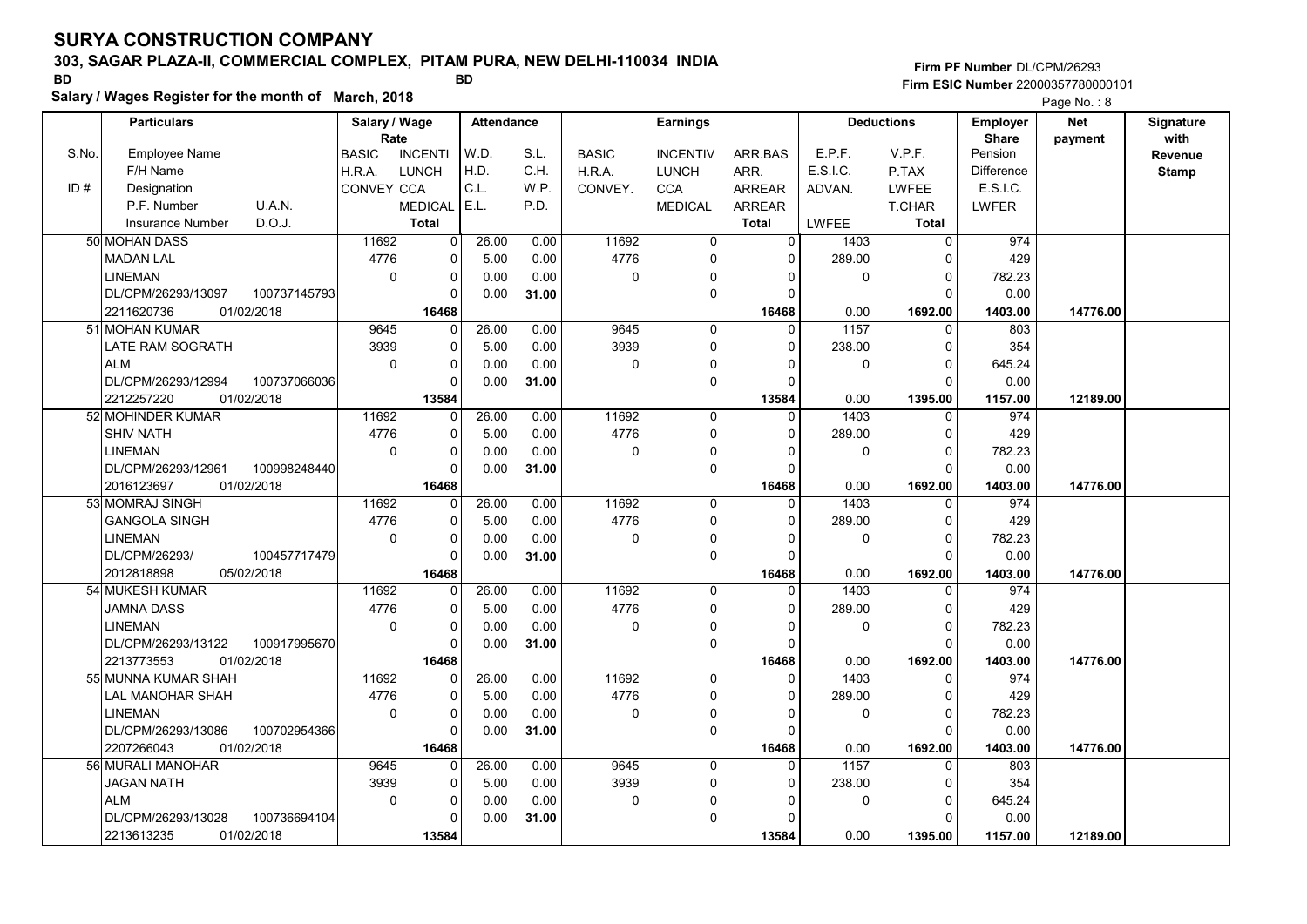# 303, SAGAR PLAZA-II, COMMERCIAL COMPLEX, PITAM PURA, NEW DELHI-110034 INDIA

Salary / Wages Register for the month of March, 2018

### Firm PF Number DL/CPM/26293 Firm ESIC Number <sup>22000357780000101</sup> BD BD

|       | <b>Particulars</b>                 | Salary / Wage        |                | Attendance |       |              | <b>Earnings</b> |                |              | <b>Deductions</b> | <b>Employer</b>         | <b>Net</b> | Signature       |
|-------|------------------------------------|----------------------|----------------|------------|-------|--------------|-----------------|----------------|--------------|-------------------|-------------------------|------------|-----------------|
| S.No. | Employee Name                      | Rate<br><b>BASIC</b> | <b>INCENTI</b> | W.D.       | S.L.  | <b>BASIC</b> | <b>INCENTIV</b> | ARR.BAS        | E.P.F.       | V.P.F.            | <b>Share</b><br>Pension | payment    | with<br>Revenue |
|       | F/H Name                           | H.R.A.               | <b>LUNCH</b>   | H.D.       | C.H.  | H.R.A.       | <b>LUNCH</b>    | ARR.           | E.S.I.C.     | P.TAX             | <b>Difference</b>       |            | <b>Stamp</b>    |
| ID#   | Designation                        | CONVEY CCA           |                | C.L.       | W.P.  | CONVEY.      | <b>CCA</b>      | <b>ARREAR</b>  | ADVAN.       | <b>LWFEE</b>      | E.S.I.C.                |            |                 |
|       | P.F. Number<br>U.A.N.              |                      | <b>MEDICAL</b> | E.L.       | P.D.  |              | <b>MEDICAL</b>  | <b>ARREAR</b>  |              | T.CHAR            | LWFER                   |            |                 |
|       | D.O.J.<br><b>Insurance Number</b>  |                      | <b>Total</b>   |            |       |              |                 | <b>Total</b>   | <b>LWFEE</b> | <b>Total</b>      |                         |            |                 |
|       | 57 MURARI JHA                      | 11692                | 0              | 26.00      | 0.00  | 11692        | 0               | $\overline{0}$ | 1403         | $\mathbf 0$       | 974                     |            |                 |
|       | SURYA NARAIN JHA                   | 4776                 | 0              | 5.00       | 0.00  | 4776         | $\mathbf 0$     | $\Omega$       | 289.00       | 0                 | 429                     |            |                 |
|       | <b>LINEMAN</b>                     | 0                    | $\mathbf 0$    | 0.00       | 0.00  | 0            | $\Omega$        | 0              | 0            | $\mathbf 0$       | 782.23                  |            |                 |
|       | DL/CPM/26293/12959<br>100738661915 |                      | $\Omega$       | 0.00       | 31.00 |              | $\mathbf 0$     | $\Omega$       |              | $\Omega$          | 0.00                    |            |                 |
|       | 1106533456<br>01/02/2018           |                      | 16468          |            |       |              |                 | 16468          | 0.00         | 1692.00           | 1403.00                 | 14776.00   |                 |
|       | 58 NARENDER                        | 11692                | $\Omega$       | 26.00      | 0.00  | 11692        | 0               | $\Omega$       | 1403         | $\mathbf 0$       | 974                     |            |                 |
|       | LATE OM PRAKASH                    | 4776                 | $\mathbf 0$    | 5.00       | 0.00  | 4776         | $\mathbf 0$     | 0              | 289.00       | 0                 | 429                     |            |                 |
|       | <b>LINEMAN</b>                     | $\Omega$             | $\mathbf 0$    | 0.00       | 0.00  | 0            | 0               |                | 0            | $\Omega$          | 782.23                  |            |                 |
|       | DL/CPM/26293/13099<br>100737063030 |                      | $\Omega$       | 0.00       | 31.00 |              | $\mathbf 0$     | $\Omega$       |              | $\Omega$          | 0.00                    |            |                 |
|       | 2213623392<br>01/02/2018           |                      | 16468          |            |       |              |                 | 16468          | 0.00         | 1692.00           | 1403.00                 | 14776.00   |                 |
|       | 59 NARENDER                        | 11692                | 0              | 26.00      | 0.00  | 11692        | 0               | $\mathbf 0$    | 1403         | $\mathbf 0$       | 974                     |            |                 |
|       | <b>RAMKANWAR</b>                   | 4776                 | $\Omega$       | 5.00       | 0.00  | 4776         | 0               | $\Omega$       | 289.00       | $\Omega$          | 429                     |            |                 |
|       | <b>LINEMAN</b>                     | 0                    | $\mathbf 0$    | 0.00       | 0.00  | 0            | $\mathbf 0$     | $\Omega$       | 0            | $\mathbf 0$       | 782.23                  |            |                 |
|       | DL/CPM/26293/13101<br>100703195177 |                      | $\Omega$       | 0.00       | 31.00 |              | $\mathbf 0$     | $\Omega$       |              | $\Omega$          | 0.00                    |            |                 |
|       | 2213613507<br>01/02/2018           |                      | 16468          |            |       |              |                 | 16468          | 0.00         | 1692.00           | 1403.00                 | 14776.00   |                 |
|       | 60 NARESH                          | 9645                 | $\Omega$       | 23.00      | 0.00  | 9334         | $\mathbf 0$     | $\Omega$       | 1120         | $\mathbf 0$       | 778                     |            |                 |
|       | <b>OM PRAKASH</b>                  | 3939                 | $\Omega$       | 5.00       | 0.00  | 3812         | $\mathbf 0$     | $\Omega$       | 231.00       | $\mathbf 0$       | 342                     |            |                 |
|       | <b>ALM</b>                         | $\mathbf 0$          | $\Omega$       | 1.00       | 1.00  | 0            | 0               | 0              | 0            | $\Omega$          | 624.44                  |            |                 |
|       | DL/CPM/26293/13113<br>100922852235 |                      | $\Omega$       | 1.00       | 30.00 |              | 0               | U              |              | $\Omega$          | 0.00                    |            |                 |
|       | 2016187556<br>01/02/2018           |                      | 13584          |            |       |              |                 | 13146          | 0.00         | 1351.00           | 1120.00                 | 11795.00   |                 |
|       | 61 NARESH                          | 9645                 | $\Omega$       | 26.00      | 0.00  | 9645         | $\mathbf 0$     | $\Omega$       | 1157         | $\Omega$          | 803                     |            |                 |
|       | <b>ISHWAR SINGH</b>                | 3939                 | $\Omega$       | 5.00       | 0.00  | 3939         | $\mathbf 0$     | $\Omega$       | 238.00       | $\Omega$          | 354                     |            |                 |
|       | <b>ALM</b>                         | 0                    | $\pmb{0}$      | 0.00       | 0.00  | 0            | 0               | O              | 0            | $\mathbf 0$       | 645.24                  |            |                 |
|       | DL/CPM/26293/13037<br>100917699480 |                      | $\Omega$       | 0.00       | 31.00 |              | $\mathbf 0$     | $\Omega$       |              | $\Omega$          | 0.00                    |            |                 |
|       | 01/02/2018<br>2016179194           |                      | 13584          |            |       |              |                 | 13584          | 0.00         | 1395.00           | 1157.00                 | 12189.00   |                 |
|       | 62 NARESH KUMAR                    | 9645                 | $\Omega$       | 26.00      | 0.00  | 9645         | $\mathbf 0$     | $\Omega$       | 1157         | $\mathbf 0$       | 803                     |            |                 |
|       | LATE PRAHLAD                       | 3939                 | $\overline{0}$ | 5.00       | 0.00  | 3939         | 0               | 0              | 238.00       | 0                 | 354                     |            |                 |
|       | <b>ALM</b>                         | $\mathbf 0$          | $\mathbf 0$    | 0.00       | 0.00  | 0            | $\mathbf 0$     | $\Omega$       | 0            | $\Omega$          | 645.24                  |            |                 |
|       | DL/CPM/26293/13126<br>100702962048 |                      | $\Omega$       | 0.00       | 31.00 |              | $\mathbf 0$     | $\Omega$       |              | $\Omega$          | 0.00                    |            |                 |
|       | 01/02/2018<br>1110045411           |                      | 13584          |            |       |              |                 | 13584          | 0.00         | 1395.00           | 1157.00                 | 12189.00   |                 |
|       | 63 NAROTTAM KUMAR SHARMA           | 11692                | $\Omega$       | 26.00      | 0.00  | 11692        | $\Omega$        | $\overline{0}$ | 1403         | $\Omega$          | 974                     |            |                 |
|       | <b>BAJRANG LAL SHARMA</b>          | 4776                 | $\mathbf 0$    | 5.00       | 0.00  | 4776         | $\mathbf 0$     | $\Omega$       | 289.00       | $\mathbf 0$       | 429                     |            |                 |
|       | <b>LINEMAN</b>                     | 0                    | $\Omega$       | 0.00       | 0.00  | 0            | $\Omega$        | 0              | 0            | $\mathbf 0$       | 782.23                  |            |                 |
|       | DL/CPM/26293/13021<br>100735997798 |                      | $\Omega$       | 0.00       | 31.00 |              | $\mathbf 0$     | O              |              | $\Omega$          | 0.00                    |            |                 |
|       | 2213613399<br>01/02/2018           |                      | 16468          |            |       |              |                 | 16468          | 0.00         | 1692.00           | 1403.00                 | 14776.00   |                 |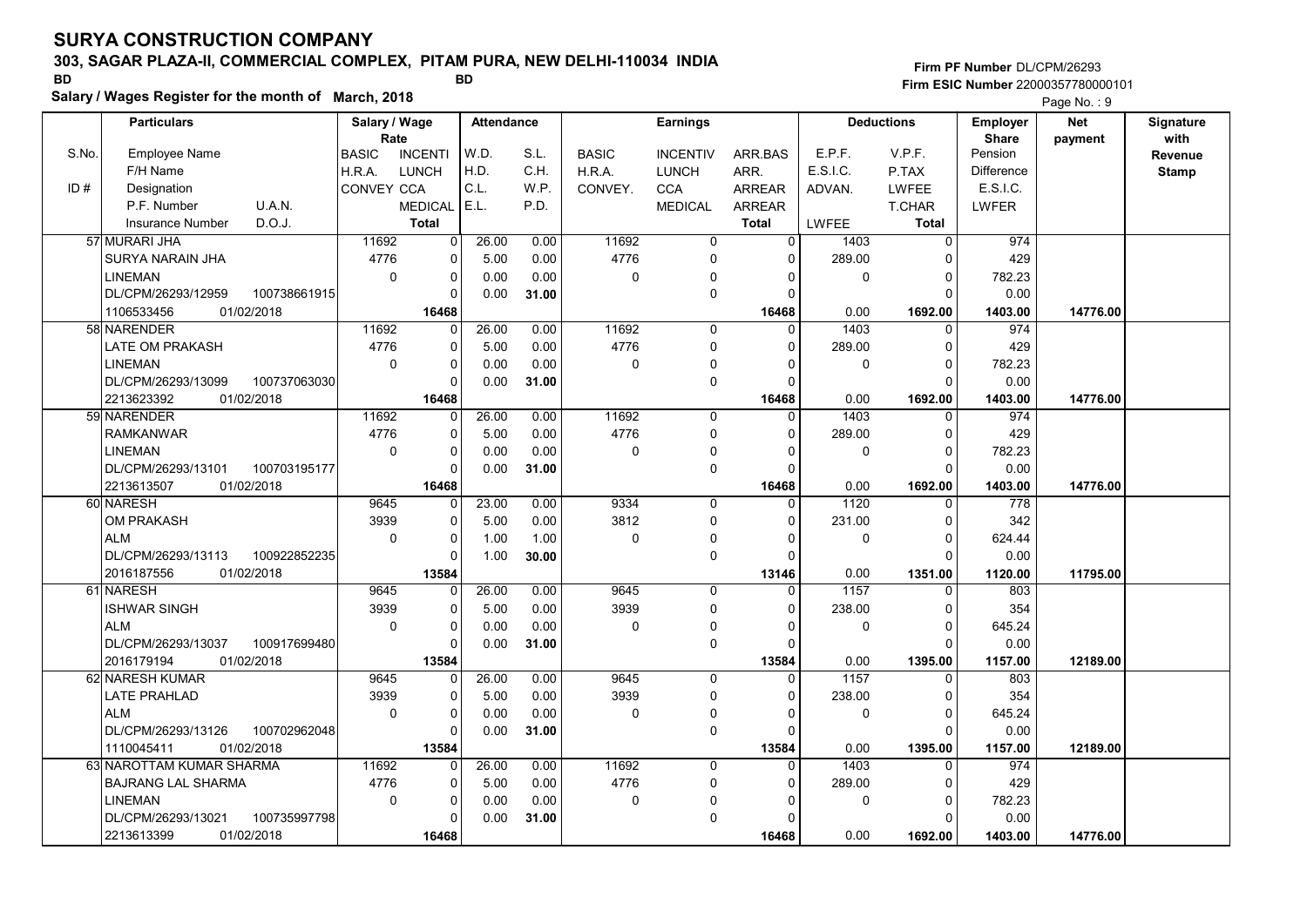# 303, SAGAR PLAZA-II, COMMERCIAL COMPLEX, PITAM PURA, NEW DELHI-110034 INDIA

Salary / Wages Register for the month of March, 2018

### Firm PF Number DL/CPM/26293 Firm ESIC Number <sup>22000357780000101</sup> BD BD

|       |                           |              |                       |                |                   |       |              |                 |                |          |                   |                          | $1$ ago 110. $10$     |                   |
|-------|---------------------------|--------------|-----------------------|----------------|-------------------|-------|--------------|-----------------|----------------|----------|-------------------|--------------------------|-----------------------|-------------------|
|       | <b>Particulars</b>        |              | Salary / Wage<br>Rate |                | <b>Attendance</b> |       |              | <b>Earnings</b> |                |          | <b>Deductions</b> | Employer<br><b>Share</b> | <b>Net</b><br>payment | Signature<br>with |
| S.No. | <b>Employee Name</b>      |              | <b>BASIC</b>          | <b>INCENTI</b> | W.D.              | S.L.  | <b>BASIC</b> | <b>INCENTIV</b> | ARR.BAS        | E.P.F.   | V.P.F.            | Pension                  |                       | Revenue           |
|       | F/H Name                  |              | H.R.A.                | <b>LUNCH</b>   | H.D.              | C.H.  | H.R.A.       | <b>LUNCH</b>    | ARR.           | E.S.I.C. | P.TAX             | Difference               |                       | <b>Stamp</b>      |
| ID#   | Designation               |              | <b>CONVEY CCA</b>     |                | C.L.              | W.P.  | CONVEY.      | <b>CCA</b>      | <b>ARREAR</b>  | ADVAN.   | <b>LWFEE</b>      | E.S.I.C.                 |                       |                   |
|       | P.F. Number               | U.A.N.       |                       | <b>MEDICAL</b> | E.L.              | P.D.  |              | <b>MEDICAL</b>  | ARREAR         |          | T.CHAR            | LWFER                    |                       |                   |
|       | <b>Insurance Number</b>   | D.O.J.       |                       | <b>Total</b>   |                   |       |              |                 | <b>Total</b>   | LWFEE    | <b>Total</b>      |                          |                       |                   |
|       | 64 OM KANWAR              |              | 11692                 | $\overline{0}$ | 26.00             | 0.00  | 11692        | $\overline{0}$  | $\overline{0}$ | 1403     | $\overline{0}$    | 974                      |                       |                   |
|       | LATE SURENDER KUMAR       |              | 4776                  | $\mathbf 0$    | 5.00              | 0.00  | 4776         | $\mathbf 0$     | $\Omega$       | 289.00   | $\Omega$          | 429                      |                       |                   |
|       | <b>FOREMAN</b>            |              | $\mathbf 0$           | 0              | 0.00              | 0.00  | 0            | 0               | $\Omega$       | 0        | $\Omega$          | 782.23                   |                       |                   |
|       | DL/CPM/26293/13083        | 100702964201 |                       | $\mathbf 0$    | 0.00              | 31.00 |              | $\mathbf 0$     | $\Omega$       |          | $\Omega$          | 0.00                     |                       |                   |
|       | 2211620762<br>01/02/2018  |              |                       | 16468          |                   |       |              |                 | 16468          | 0.00     | 1692.00           | 1403.00                  | 14776.00              |                   |
|       | 65 PANKAJ KUMAR CHAUDHARY |              | 9645                  | 0              | 26.00             | 0.00  | 9645         | $\mathbf 0$     | $\Omega$       | 1157     | $\Omega$          | 803                      |                       |                   |
|       | LATE RAMISHWAR CAHUDHARI  |              | 3939                  | $\Omega$       | 5.00              | 0.00  | 3939         | $\mathbf 0$     | $\Omega$       | 238.00   | $\Omega$          | 354                      |                       |                   |
|       | <b>ALM</b>                |              | $\mathbf 0$           | 0              | 0.00              | 0.00  | 0            | 0               | $\Omega$       | 0        | $\mathbf{0}$      | 645.24                   |                       |                   |
|       | DL/CPM/26293/13036        | 100888739386 |                       | $\Omega$       | 0.00              | 31.00 |              | $\mathbf 0$     | $\Omega$       |          | $\Omega$          | 0.00                     |                       |                   |
|       | 2211754347<br>01/02/2018  |              |                       | 13584          |                   |       |              |                 | 13584          | 0.00     | 1395.00           | 1157.00                  | 12189.00              |                   |
|       | 66 PARMOD KUMAR           |              | 9645                  | $\mathbf 0$    | 26.00             | 0.00  | 9645         | $\mathbf 0$     | $\Omega$       | 1157     | O                 | 803                      |                       |                   |
|       | <b>DILBAG SINGH</b>       |              | 3939                  | 0              | 5.00              | 0.00  | 3939         | $\mathbf 0$     | 0              | 238.00   | $\Omega$          | 354                      |                       |                   |
|       | <b>ALM</b>                |              | $\mathbf 0$           | 0              | 0.00              | 0.00  | 0            | 0               | $\Omega$       | 0        | $\Omega$          | 645.24                   |                       |                   |
|       | DL/CPM/26293/13128        | 100736374254 |                       | $\Omega$       | 0.00              | 31.00 |              | $\mathbf 0$     | $\Omega$       |          |                   | 0.00                     |                       |                   |
|       | 01/02/2018<br>2213613161  |              |                       | 13584          |                   |       |              |                 | 13584          | 0.00     | 1395.00           | 1157.00                  | 12189.00              |                   |
|       | 67 PAWAN KUMAR            |              | 9645                  | $\Omega$       | 26.00             | 0.00  | 9645         | $\mathbf 0$     | 0              | 1157     | $\Omega$          | 803                      |                       |                   |
|       | <b>SAT NARAYAN</b>        |              | 3939                  | $\Omega$       | 5.00              | 0.00  | 3939         | $\mathbf 0$     | $\Omega$       | 238.00   | $\Omega$          | 354                      |                       |                   |
|       | <b>ALM</b>                |              | $\mathbf{0}$          | $\Omega$       | 0.00              | 0.00  | 0            | $\mathbf 0$     | $\Omega$       | $\Omega$ | $\Omega$          | 645.24                   |                       |                   |
|       | DL/CPM/26293/13106        | 100738243292 |                       | $\Omega$       | 0.00              | 31.00 |              | $\mathbf 0$     | $\Omega$       |          | $\Omega$          | 0.00                     |                       |                   |
|       | 2212357329<br>01/02/2018  |              |                       | 13584          |                   |       |              |                 | 13584          | 0.00     | 1395.00           | 1157.00                  | 12189.00              |                   |
|       | 68 PRAMOD                 |              | 11692                 | $\Omega$       | 26.00             | 0.00  | 11692        | $\mathbf 0$     | $\Omega$       | 1403     |                   | 974                      |                       |                   |
|       | <b>DAYASHANKAR</b>        |              | 4776                  | $\Omega$       | 5.00              | 0.00  | 4776         | $\mathbf 0$     | $\Omega$       | 289.00   | $\Omega$          | 429                      |                       |                   |
|       | <b>LINEMAN</b>            |              | $\mathbf 0$           | 0              | 0.00              | 0.00  | 0            | 0               | 0              | 0        | 0                 | 782.23                   |                       |                   |
|       | DL/CPM/26293/13092        | 100702787828 |                       | $\Omega$       | 0.00              | 31.00 |              | $\mathbf 0$     | $\Omega$       |          | $\Omega$          | 0.00                     |                       |                   |
|       | 01/02/2018<br>2206578134  |              |                       | 16468          |                   |       |              |                 | 16468          | 0.00     | 1692.00           | 1403.00                  | 14776.00              |                   |
|       | 69 PRITAM SINGH           |              | 9645                  | $\Omega$       | 26.00             | 0.00  | 9645         | $\Omega$        | $\Omega$       | 1157     | $\Omega$          | 803                      |                       |                   |
|       | <b>PREM SINGH</b>         |              | 3939                  | 0              | 5.00              | 0.00  | 3939         | $\mathbf 0$     | $\Omega$       | 238.00   | $\Omega$          | 354                      |                       |                   |
|       | <b>ALM</b>                |              | $\mathbf{0}$          | $\mathbf 0$    | 0.00              | 0.00  | 0            | 0               | $\Omega$       | 0        | $\Omega$          | 645.24                   |                       |                   |
|       | DL/CPM/26293/13110        | 100737736814 |                       | $\Omega$       | 0.00              | 31.00 |              | $\mathbf 0$     | $\Omega$       |          | $\Omega$          | 0.00                     |                       |                   |
|       | 2213613240<br>01/02/2018  |              |                       | 13584          |                   |       |              |                 | 13584          | 0.00     | 1395.00           | 1157.00                  | 12189.00              |                   |
|       | 70 PYARE LAL              |              | 11692                 | $\Omega$       | 26.00             | 0.00  | 11692        | $\mathbf 0$     | $\Omega$       | 1403     | $\mathbf{0}$      | 974                      |                       |                   |
|       | <b>MURARI LAL</b>         |              | 4776                  | $\mathbf 0$    | 5.00              | 0.00  | 4776         | $\mathbf 0$     | $\Omega$       | 289.00   | $\Omega$          | 429                      |                       |                   |
|       | <b>LINEMAN</b>            |              | $\mathbf 0$           | $\mathbf 0$    | 0.00              | 0.00  | 0            | $\pmb{0}$       | $\Omega$       | 0        | $\Omega$          | 782.23                   |                       |                   |
|       | DL/CPM/26293/13084        | 100703045736 |                       | $\Omega$       | 0.00              | 31.00 |              | $\mathbf 0$     | $\Omega$       |          | O                 | 0.00                     |                       |                   |
|       | 2213832720<br>01/02/2018  |              |                       | 16468          |                   |       |              |                 | 16468          | 0.00     | 1692.00           | 1403.00                  | 14776.00              |                   |
|       |                           |              |                       |                |                   |       |              |                 |                |          |                   |                          |                       |                   |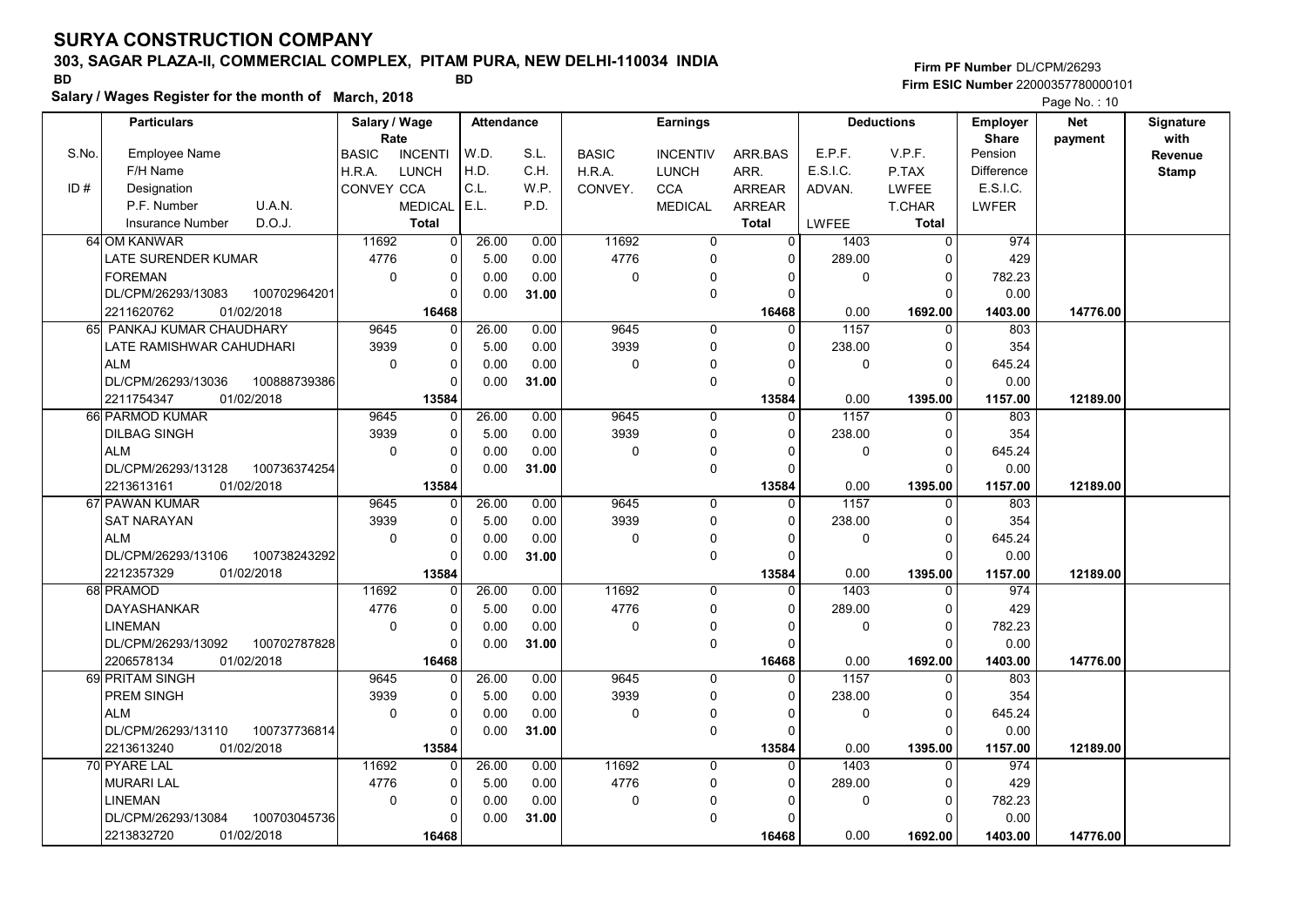# 303, SAGAR PLAZA-II, COMMERCIAL COMPLEX, PITAM PURA, NEW DELHI-110034 INDIA

Salary / Wages Register for the month of March, 2018

### Firm PF Number DL/CPM/26293 Firm ESIC Number <sup>22000357780000101</sup> BD BD

|       | <b>Particulars</b>                 | Salary / Wage        |                | <b>Attendance</b> |       |              | <b>Earnings</b> |                |          | <b>Deductions</b> | <b>Employer</b>   | <b>Net</b> | Signature       |
|-------|------------------------------------|----------------------|----------------|-------------------|-------|--------------|-----------------|----------------|----------|-------------------|-------------------|------------|-----------------|
| S.No. | <b>Employee Name</b>               | Rate<br><b>BASIC</b> | <b>INCENTI</b> | W.D.              | S.L.  | <b>BASIC</b> | <b>INCENTIV</b> | ARR.BAS        | E.P.F.   | V.P.F.            | Share<br>Pension  | payment    | with<br>Revenue |
|       | F/H Name                           | H.R.A.               | <b>LUNCH</b>   | H.D.              | C.H.  | H.R.A.       | <b>LUNCH</b>    | ARR.           | E.S.I.C. | P.TAX             | <b>Difference</b> |            | <b>Stamp</b>    |
| ID#   | Designation                        | CONVEY CCA           |                | C.L.              | W.P.  | CONVEY.      | <b>CCA</b>      | <b>ARREAR</b>  | ADVAN.   | <b>LWFEE</b>      | E.S.I.C.          |            |                 |
|       | P.F. Number<br>U.A.N.              |                      | <b>MEDICAL</b> | E.L.              | P.D.  |              | <b>MEDICAL</b>  | <b>ARREAR</b>  |          | T.CHAR            | LWFER             |            |                 |
|       | <b>Insurance Number</b><br>D.O.J.  |                      | <b>Total</b>   |                   |       |              |                 | Total          | LWFEE    | Total             |                   |            |                 |
|       | 71 PYARE LAL                       | 11692                | $\overline{0}$ | 26.00             | 0.00  | 11692        | 0               | $\overline{0}$ | 1403     | $\overline{0}$    | 974               |            |                 |
|       | LATE UJAGAR LAL                    | 4776                 | $\mathbf 0$    | 5.00              | 0.00  | 4776         | $\mathbf 0$     | $\Omega$       | 289.00   | $\Omega$          | 429               |            |                 |
|       | <b>FOREMAN</b>                     | $\mathbf 0$          | $\mathbf 0$    | 0.00              | 0.00  | 0            | 0               | $\Omega$       | 0        | $\mathbf 0$       | 782.23            |            |                 |
|       | DL/CPM/26293/13116<br>100702964388 |                      | $\Omega$       | 0.00              | 31.00 |              | $\mathbf 0$     | $\Omega$       |          | $\Omega$          | 0.00              |            |                 |
|       | 2212969874<br>01/02/2018           |                      | 16468          |                   |       |              |                 | 16468          | 0.00     | 1692.00           | 1403.00           | 14776.00   |                 |
|       | 72 RAFFIK                          | 11692                | $\mathbf 0$    | 26.00             | 0.00  | 11692        | $\mathbf 0$     | $\Omega$       | 1403     | $\mathbf 0$       | 974               |            |                 |
|       | <b>ROSHAN</b>                      | 4776                 | $\Omega$       | 5.00              | 0.00  | 4776         | $\mathbf 0$     | $\Omega$       | 289.00   | $\mathbf 0$       | 429               |            |                 |
|       | <b>LINEMAN</b>                     | 0                    | $\Omega$       | 0.00              | 0.00  | 0            | 0               |                | 0        | $\mathbf 0$       | 782.23            |            |                 |
|       | DL/CPM/26293/13093<br>100703217785 |                      | $\Omega$       | 0.00              | 31.00 |              | $\Omega$        | $\Omega$       |          | $\Omega$          | 0.00              |            |                 |
|       | 2213737935<br>01/02/2018           |                      | 16468          |                   |       |              |                 | 16468          | 0.00     | 1692.00           | 1403.00           | 14776.00   |                 |
|       | 73 RAHUL                           | 9645                 | $\Omega$       | 26.00             | 0.00  | 9645         | $\mathbf 0$     | 0              | 1157     | $\mathbf{0}$      | 803               |            |                 |
|       | OMNARAYAN                          | 3939                 | $\mathbf 0$    | 5.00              | 0.00  | 3939         | $\mathbf 0$     | $\Omega$       | 238.00   | $\Omega$          | 354               |            |                 |
|       | <b>ALM</b>                         | 0                    | $\Omega$       | 0.00              | 0.00  | 0            | 0               | O              | 0        | $\Omega$          | 645.24            |            |                 |
|       | DL/CPM/26293/13111<br>100922838744 |                      | $\Omega$       | 0.00              | 31.00 |              | $\mathbf 0$     | $\Omega$       |          | $\Omega$          | 0.00              |            |                 |
|       | 2016178306<br>01/02/2018           |                      | 13584          |                   |       |              |                 | 13584          | 0.00     | 1395.00           | 1157.00           | 12189.00   |                 |
|       | 74 RAJ KUMAR                       | 11692                | $\Omega$       | 26.00             | 0.00  | 11692        | $\mathbf 0$     | $\Omega$       | 1403     | 0                 | 974               |            |                 |
|       | LATE ROSHAN LAL                    | 4776                 | $\Omega$       | 5.00              | 0.00  | 4776         | $\mathbf 0$     | $\Omega$       | 289.00   | $\mathbf 0$       | 429               |            |                 |
|       | <b>LINEMAN</b>                     | $\Omega$             | $\Omega$       | 0.00              | 0.00  | 0            | 0               | $\Omega$       | 0        | $\Omega$          | 782.23            |            |                 |
|       | 100737067217<br>DL/CPM/26293/13119 |                      | $\Omega$       | 0.00              | 31.00 |              | $\mathbf 0$     | $\Omega$       |          | $\Omega$          | 0.00              |            |                 |
|       | 01/02/2018<br>2213613329           |                      | 16468          |                   |       |              |                 | 16468          | 0.00     | 1692.00           | 1403.00           | 14776.00   |                 |
|       | 75 RAJ PAL                         | 9645                 | 0              | 26.00             | 0.00  | 9645         | $\mathbf 0$     | $\Omega$       | 1157     | $\mathbf 0$       | 803               |            |                 |
|       | <b>DEEP CHAND</b>                  | 3939                 | $\Omega$       | 5.00              | 0.00  | 3939         | $\mathbf 0$     | $\Omega$       | 238.00   | $\Omega$          | 354               |            |                 |
|       | <b>ALM</b>                         | 0                    | $\mathbf 0$    | 0.00              | 0.00  | 0            | $\mathbf 0$     | $\Omega$       | 0        | $\mathbf 0$       | 645.24            |            |                 |
|       | DL/CPM/26293/13104<br>100736315198 |                      | $\Omega$       | 0.00              | 31.00 |              | $\mathbf 0$     | $\Omega$       |          | $\Omega$          | 0.00              |            |                 |
|       | 01/02/2018<br>2213613207           |                      | 13584          |                   |       |              |                 | 13584          | 0.00     | 1395.00           | 1157.00           | 12189.00   |                 |
|       | 76 RAJBEER                         | 9645                 | $\Omega$       | 26.00             | 0.00  | 9645         | $\Omega$        | 0              | 1157     | $\Omega$          | 803               |            |                 |
|       | <b>NATHU RAM</b>                   | 3939                 | $\Omega$       | 5.00              | 0.00  | 3939         | $\mathbf 0$     | $\Omega$       | 238.00   | $\mathbf 0$       | 354               |            |                 |
|       | <b>ALM</b>                         | $\mathbf 0$          | $\Omega$       | 0.00              | 0.00  | 0            | $\mathbf 0$     |                | 0        | $\Omega$          | 645.24            |            |                 |
|       | DL/CPM/26293/13186<br>101178216577 |                      | $\Omega$       | 0.00              | 31.00 |              | $\mathbf 0$     | $\Omega$       |          | $\Omega$          | 0.00              |            |                 |
|       | 2016737965<br>01/02/2018           |                      | 13584          |                   |       |              |                 | 13584          | 0.00     | 1395.00           | 1157.00           | 12189.00   |                 |
|       | 77 RAJENDER                        | 11692                | $\Omega$       | 26.00             | 0.00  | 11692        | $\mathbf 0$     | $\Omega$       | 1403     | $\Omega$          | 974               |            |                 |
|       | <b>ISHWAR SINGH</b>                | 4776                 | $\mathbf 0$    | 5.00              | 0.00  | 4776         | $\mathbf 0$     | $\Omega$       | 289.00   | $\mathbf 0$       | 429               |            |                 |
|       | <b>LINEMAN</b>                     | 0                    | $\mathbf 0$    | 0.00              | 0.00  | 0            | 0               | O              | 0        | $\Omega$          | 782.23            |            |                 |
|       | DL/CPM/26293/13223<br>100702873977 |                      | $\Omega$       | 0.00              | 31.00 |              | 0               |                |          | $\Omega$          | 0.00              |            |                 |
|       | 2213623431<br>01/02/2018           |                      | 16468          |                   |       |              |                 | 16468          | 0.00     | 1692.00           | 1403.00           | 14776.00   |                 |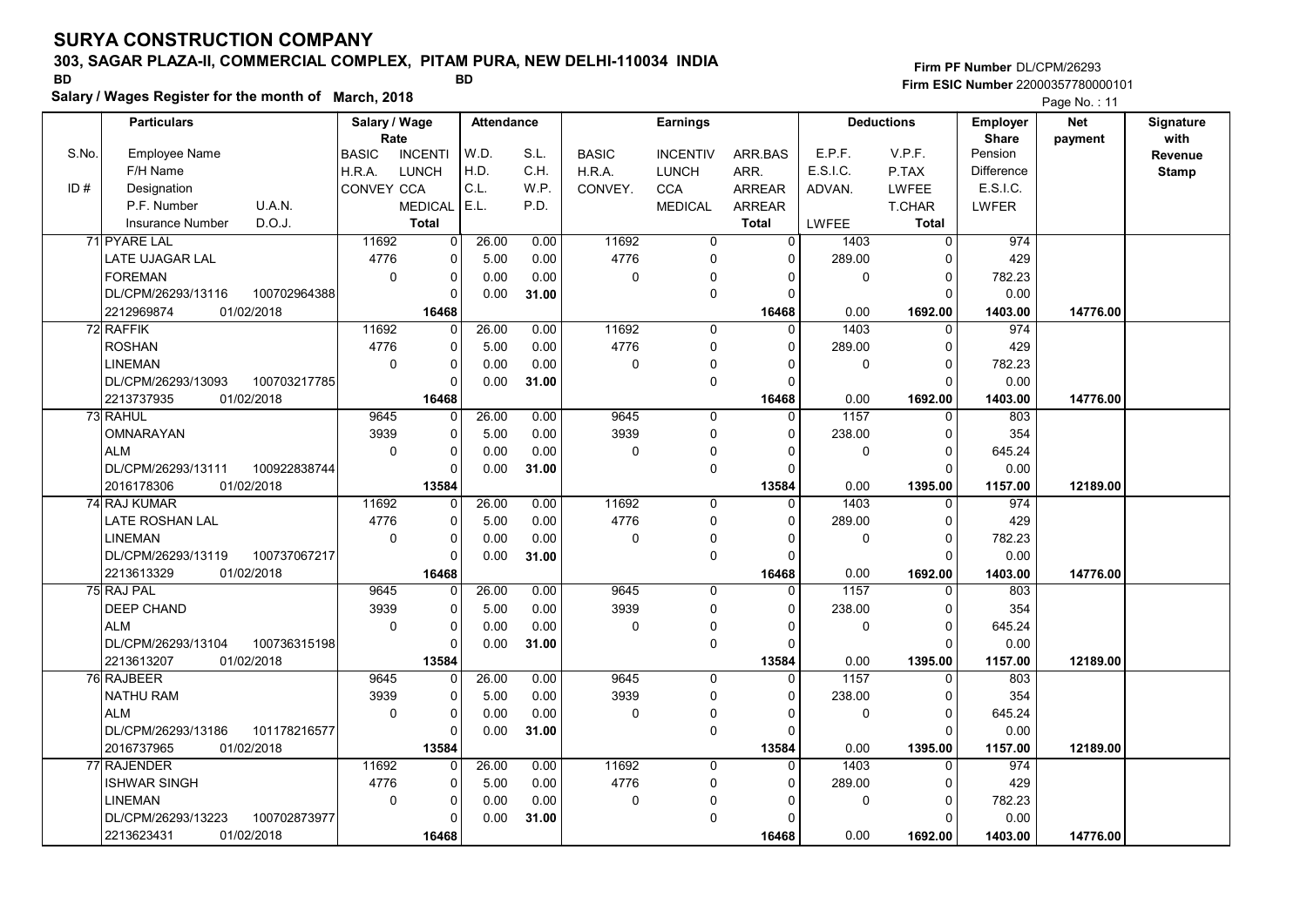# 303, SAGAR PLAZA-II, COMMERCIAL COMPLEX, PITAM PURA, NEW DELHI-110034 INDIA

Salary / Wages Register for the month of March, 2018

Firm PF Number DL/CPM/26293 Firm ESIC Number <sup>22000357780000101</sup> BD BD

|       | <b>Particulars</b>                 | Salary / Wage        |                | <b>Attendance</b> |       |              | <b>Earnings</b> |                |          | <b>Deductions</b> | <b>Employer</b>         | <b>Net</b> | Signature               |
|-------|------------------------------------|----------------------|----------------|-------------------|-------|--------------|-----------------|----------------|----------|-------------------|-------------------------|------------|-------------------------|
| S.No. | <b>Employee Name</b>               | Rate<br><b>BASIC</b> | <b>INCENTI</b> | W.D.              | S.L.  | <b>BASIC</b> | <b>INCENTIV</b> | ARR.BAS        | E.P.F.   | V.P.F.            | <b>Share</b><br>Pension | payment    | with                    |
|       | F/H Name                           | H.R.A.               | <b>LUNCH</b>   | H.D.              | C.H.  | H.R.A.       | <b>LUNCH</b>    | ARR.           | E.S.I.C. | P.TAX             | <b>Difference</b>       |            | Revenue<br><b>Stamp</b> |
| ID#   | Designation                        | CONVEY CCA           |                | C.L.              | W.P.  | CONVEY.      | <b>CCA</b>      | <b>ARREAR</b>  | ADVAN.   | <b>LWFEE</b>      | E.S.I.C.                |            |                         |
|       | U.A.N.<br>P.F. Number              |                      | <b>MEDICAL</b> | E.L.              | P.D.  |              | <b>MEDICAL</b>  | <b>ARREAR</b>  |          | T.CHAR            | <b>LWFER</b>            |            |                         |
|       | D.O.J.<br>Insurance Number         |                      | <b>Total</b>   |                   |       |              |                 | <b>Total</b>   | LWFEE    | <b>Total</b>      |                         |            |                         |
|       | 78 RAJPAL                          | 11692                | 0              | 26.00             | 0.00  | 11692        | 0               | $\overline{0}$ | 1403     | $\mathbf 0$       | 974                     |            |                         |
|       | <b>LATE DEVI DAS</b>               | 4776                 | 0              | 5.00              | 0.00  | 4776         | $\mathbf 0$     | $\Omega$       | 289.00   | 0                 | 429                     |            |                         |
|       | <b>LINEMAN</b>                     | $\mathbf 0$          | 0              | 0.00              | 0.00  | $\mathbf 0$  | $\Omega$        |                | 0        | $\Omega$          | 782.23                  |            |                         |
|       | DL/CPM/26293/13100<br>100888672662 |                      | $\overline{0}$ | 0.00              | 31.00 |              | $\mathbf 0$     | $\Omega$       |          |                   | 0.00                    |            |                         |
|       | 2016120607<br>01/02/2018           |                      | 16468          |                   |       |              |                 | 16468          | 0.00     | 1692.00           | 1403.00                 | 14776.00   |                         |
|       | 79 RAJPAL                          | 9645                 | 0              | 26.00             | 0.00  | 9645         | $\mathbf 0$     | 0              | 1157     | 0                 | 803                     |            |                         |
|       | <b>RAM KISHAN</b>                  | 3939                 | 0              | 5.00              | 0.00  | 3939         | $\mathbf 0$     | $\Omega$       | 238.00   | $\Omega$          | 354                     |            |                         |
|       | <b>ALM</b>                         | $\Omega$             | 0              | 0.00              | 0.00  | $\mathbf 0$  | $\mathbf 0$     |                | 0        | $\Omega$          | 645.24                  |            |                         |
|       | DL/CPM/26293/13108<br>100737904416 |                      | 0              | 0.00              | 31.00 |              | $\mathbf 0$     | $\Omega$       |          | $\Omega$          | 0.00                    |            |                         |
|       | 2207262221<br>01/02/2018           |                      | 13584          |                   |       |              |                 | 13584          | 0.00     | 1395.00           | 1157.00                 | 12189.00   |                         |
|       | 80 RAKESH KUMAR                    | 9645                 | 0              | 26.00             | 0.00  | 9645         | $\mathbf 0$     | 0              | 1157     | $\Omega$          | 803                     |            |                         |
|       | OM NARAYAN                         | 3939                 | 0              | 5.00              | 0.00  | 3939         | $\mathbf 0$     | $\Omega$       | 238.00   | $\Omega$          | 354                     |            |                         |
|       | <b>ALM</b>                         | $\mathbf 0$          | 0              | 0.00              | 0.00  | $\mathbf 0$  | $\mathbf 0$     | $\Omega$       | 0        | $\Omega$          | 645.24                  |            |                         |
|       | 100737571934<br>DL/CPM/26293/13131 |                      | 0              | 0.00              | 31.00 |              | $\mathbf 0$     | $\Omega$       |          | $\Omega$          | 0.00                    |            |                         |
|       | 01/02/2018<br>2213613167           |                      | 13584          |                   |       |              |                 | 13584          | 0.00     | 1395.00           | 1157.00                 | 12189.00   |                         |
|       | 81 RAM KUMAR                       | 11692                | 0              | 26.00             | 0.00  | 11692        | $\Omega$        | $\Omega$       | 1403     | $\Omega$          | 974                     |            |                         |
|       | RAM JANAM CHAUHAN                  | 4776                 | 0              | 5.00              | 0.00  | 4776         | $\mathbf 0$     | $\Omega$       | 289.00   | $\Omega$          | 429                     |            |                         |
|       | <b>LINEMAN</b>                     | $\Omega$             | 0              | 0.00              | 0.00  | $\mathbf 0$  | $\mathbf 0$     | $\Omega$       | 0        | $\Omega$          | 782.23                  |            |                         |
|       | DL/CPM/26293/13091<br>100737901165 |                      | 0              | 0.00              | 31.00 |              | $\mathbf 0$     | $\Omega$       |          | $\Omega$          | 0.00                    |            |                         |
|       | 1107262184<br>01/02/2018           |                      | 16468          |                   |       |              |                 | 16468          | 0.00     | 1692.00           | 1403.00                 | 14776.00   |                         |
|       | 82 RAM LAKHAN                      | 11692                | 0              | 26.00             | 0.00  | 11692        | $\mathbf 0$     | $\Omega$       | 1403     | $\Omega$          | 974                     |            |                         |
|       | LATE KAMATA                        | 4776                 | 0              | 5.00              | 0.00  | 4776         | 0               | $\Omega$       | 289.00   | n                 | 429                     |            |                         |
|       | <b>FOREMAN</b>                     | $\mathbf 0$          | 0              | 0.00              | 0.00  | $\mathbf 0$  | $\Omega$        | 0              | 0        | $\mathbf 0$       | 782.23                  |            |                         |
|       | DL/CPM/26293/13117<br>100702960247 |                      | $\Omega$       | 0.00              | 31.00 |              | $\mathbf 0$     | $\Omega$       |          | $\Omega$          | 0.00                    |            |                         |
|       | 01/02/2018<br>2207262195           |                      | 16468          |                   |       |              |                 | 16468          | 0.00     | 1692.00           | 1403.00                 | 14776.00   |                         |
|       | 83 RAMANAND SAW                    | 11692                | 0              | 26.00             | 0.00  | 11692        | 0               | $\Omega$       | 1403     | $\Omega$          | 974                     |            |                         |
|       | RAMESHWER SAW                      | 4776                 | 0              | 5.00              | 0.00  | 4776         | 0               | 0              | 289.00   | 0                 | 429                     |            |                         |
|       | <b>LINEMAN</b>                     | $\pmb{0}$            | 0              | 0.00              | 0.00  | 0            | $\Omega$        | O              | 0        | $\Omega$          | 782.23                  |            |                         |
|       | DL/CPM/26293/13087<br>100703193673 |                      | $\Omega$       | 0.00              | 31.00 |              | $\mathbf 0$     | $\Omega$       |          | $\Omega$          | 0.00                    |            |                         |
|       | 01/02/2018<br>2213613226           |                      | 16468          |                   |       |              |                 | 16468          | 0.00     | 1692.00           | 1403.00                 | 14776.00   |                         |
|       | 84 RAMESH KUMAR                    | 9645                 | 0              | 26.00             | 0.00  | 9645         | $\mathbf 0$     | 0              | 1157     | 0                 | 803                     |            |                         |
|       | CHATRU                             | 3939                 | 0              | 5.00              | 0.00  | 3939         | 0               | 0              | 238.00   | 0                 | 354                     |            |                         |
|       | <b>ALM</b>                         | 0                    | 0              | 0.00              | 0.00  | 0            | $\pmb{0}$       | O              | 0        | $\Omega$          | 645.24                  |            |                         |
|       | DL/CPM/26293/13038<br>101016589965 |                      | $\Omega$       | 0.00              | 31.00 |              | $\mathbf 0$     | $\Omega$       |          | $\Omega$          | 0.00                    |            |                         |
|       | 2016369601<br>01/02/2018           |                      | 13584          |                   |       |              |                 | 13584          | 0.00     | 1395.00           | 1157.00                 | 12189.00   |                         |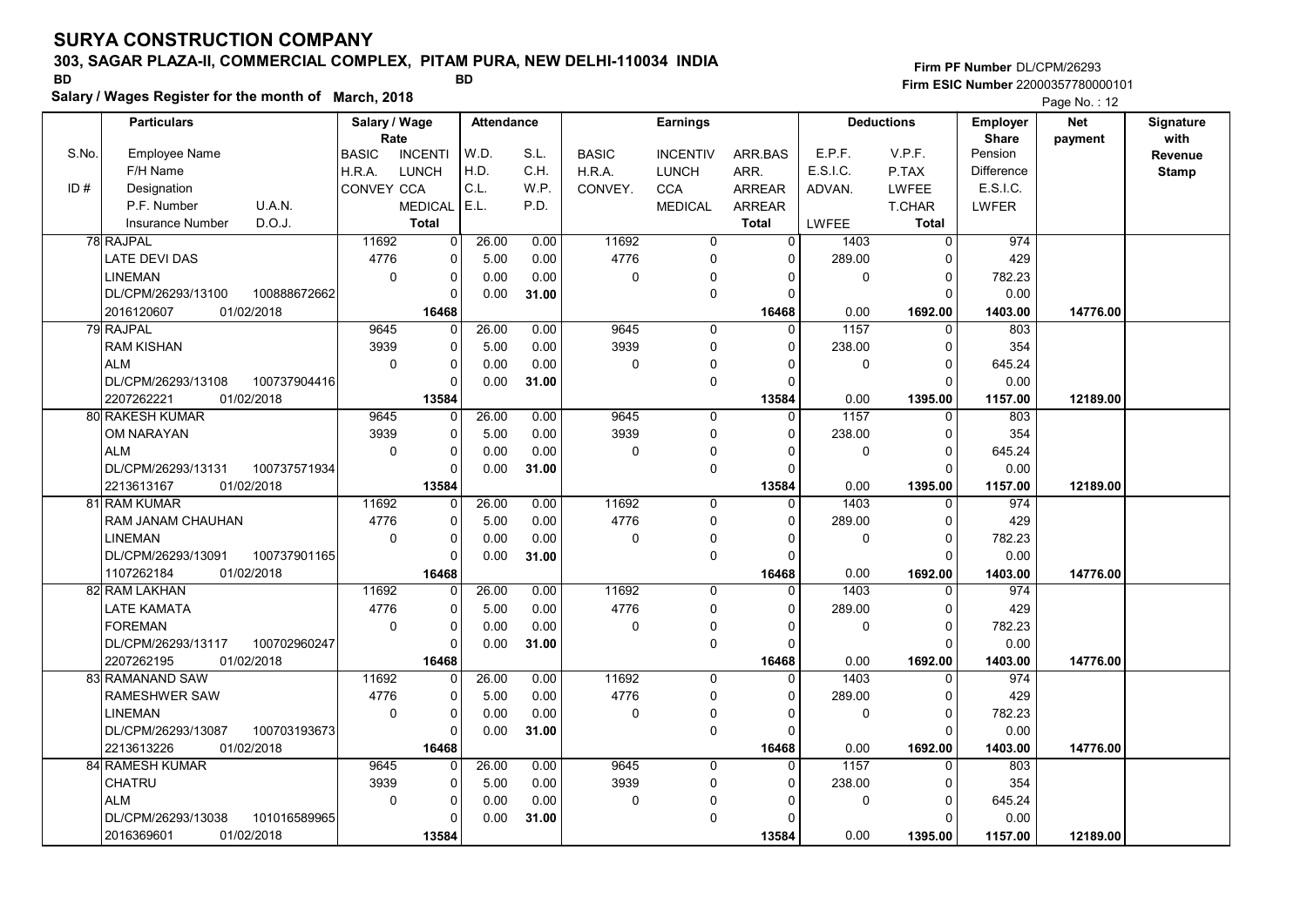# 303, SAGAR PLAZA-II, COMMERCIAL COMPLEX, PITAM PURA, NEW DELHI-110034 INDIA

Salary / Wages Register for the month of March, 2018

Firm PF Number DL/CPM/26293 Firm ESIC Number <sup>22000357780000101</sup> BD BD

|       | <b>Particulars</b>                 | Salary / Wage                  | <b>Attendance</b>     |       | <b>Earnings</b> |                 |                |          | <b>Deductions</b> | Employer                | <b>Net</b> | Signature      |
|-------|------------------------------------|--------------------------------|-----------------------|-------|-----------------|-----------------|----------------|----------|-------------------|-------------------------|------------|----------------|
| S.No. | <b>Employee Name</b>               | Rate                           | W.D.                  | S.L.  |                 | <b>INCENTIV</b> |                | E.P.F.   | V.P.F.            | <b>Share</b><br>Pension | payment    | with           |
|       | F/H Name                           | <b>INCENTI</b><br><b>BASIC</b> | H.D.                  | C.H.  | <b>BASIC</b>    |                 | ARR.BAS        | E.S.I.C. |                   | <b>Difference</b>       |            | <b>Revenue</b> |
|       |                                    | H.R.A.<br><b>LUNCH</b>         | C.L.                  |       | H.R.A.          | <b>LUNCH</b>    | ARR.           |          | P.TAX             | E.S.I.C.                |            | <b>Stamp</b>   |
| ID#   | Designation                        | CONVEY CCA                     |                       | W.P.  | CONVEY.         | <b>CCA</b>      | <b>ARREAR</b>  | ADVAN.   | LWFEE             |                         |            |                |
|       | U.A.N.<br>P.F. Number              | <b>MEDICAL</b>                 | E.L.                  | P.D.  |                 | <b>MEDICAL</b>  | ARREAR         |          | T.CHAR            | LWFER                   |            |                |
|       | D.O.J.<br><b>Insurance Number</b>  | <b>Total</b>                   |                       |       |                 |                 | <b>Total</b>   | LWFEE    | <b>Total</b>      |                         |            |                |
|       | 85 RAVI KUMAR RAJBHAR              | 9645                           | 26.00<br>0            | 0.00  | 9645            | 0               | $\overline{0}$ | 1157     | $\mathbf 0$       | 803                     |            |                |
|       | SURESH RAJBHAR                     | 3939                           | 5.00<br>$\Omega$      | 0.00  | 3939            | 0               | $\Omega$       | 238.00   | $\Omega$          | 354                     |            |                |
|       | <b>ALM</b>                         | $\mathbf 0$                    | 0.00<br>$\Omega$      | 0.00  | $\mathbf 0$     | 0               | 0              | 0        | 0                 | 645.24                  |            |                |
|       | DL/CPM/26293/13115<br>101048823565 |                                | 0.00                  | 31.00 |                 | 0               | $\Omega$       |          | $\Omega$          | 0.00                    |            |                |
|       | 2303057723<br>01/02/2018           | 13584                          |                       |       |                 |                 | 13584          | 0.00     | 1395.00           | 1157.00                 | 12189.00   |                |
|       | 86 RAVINDER                        | 9645                           | 26.00<br>$\Omega$     | 0.00  | 9645            | $\mathbf 0$     | $\mathbf{0}$   | 1157     | $\Omega$          | 803                     |            |                |
|       | AJIT KUMAR                         | 3939                           | 5.00<br>$\mathbf 0$   | 0.00  | 3939            | 0               | $\Omega$       | 238.00   | $\Omega$          | 354                     |            |                |
|       | <b>ALM</b>                         | $\mathbf 0$                    | $\Omega$<br>0.00      | 0.00  | $\mathbf 0$     | $\Omega$        | $\Omega$       | 0        | 0                 | 645.24                  |            |                |
|       | DL/CPM/26293/13124<br>100735790800 |                                | 0.00                  | 31.00 |                 | 0               | 0              |          | $\Omega$          | 0.00                    |            |                |
|       | 2213997145<br>01/02/2018           | 13584                          |                       |       |                 |                 | 13584          | 0.00     | 1395.00           | 1157.00                 | 12189.00   |                |
|       | 87 RAVINDER KUMAR                  | 11692<br>$\Omega$              | 26.00                 | 0.00  | 11692           | 0               | $\Omega$       | 1403     | $\Omega$          | 974                     |            |                |
|       | PRATAP SINGH                       | 4776                           | 5.00<br>0             | 0.00  | 4776            | 0               | $\Omega$       | 289.00   | 0                 | 429                     |            |                |
|       | <b>LINEMAN</b>                     | $\pmb{0}$<br>$\Omega$          | 0.00                  | 0.00  | 0               | 0               | $\Omega$       | 0        | $\Omega$          | 782.23                  |            |                |
|       | DL/CPM/26293/12942<br>100703120270 |                                | 0.00                  | 31.00 |                 | 0               | $\Omega$       |          | $\Omega$          | 0.00                    |            |                |
|       | 2206568815<br>01/02/2018           | 16468                          |                       |       |                 |                 | 16468          | 0.00     | 1692.00           | 1403.00                 | 14776.00   |                |
|       | 88 ROSHAN YADAV                    | 9645                           | 26.00<br>$\Omega$     | 0.00  | 9645            | $\mathbf 0$     | $\Omega$       | 1157     | $\Omega$          | 803                     |            |                |
|       | RAM YAGYA YADAV                    | 3939                           | 5.00<br>$\Omega$      | 0.00  | 3939            | 0               | $\Omega$       | 238.00   | $\Omega$          | 354                     |            |                |
|       | <b>ALM</b>                         | 0<br>$\Omega$                  | 0.00                  | 0.00  | $\mathbf 0$     | 0               | $\Omega$       | 0        | $\Omega$          | 645.24                  |            |                |
|       | DL/CPM/26293/12993<br>100737935697 |                                | 0.00                  | 31.00 |                 | 0               | $\Omega$       |          | $\Omega$          | 0.00                    |            |                |
|       | 2206570421<br>01/02/2018           | 13584                          |                       |       |                 |                 | 13584          | 0.00     | 1395.00           | 1157.00                 | 12189.00   |                |
|       | 89 SAJJAN SINGH                    | 11692                          | 26.00<br>$\mathbf{0}$ | 0.00  | 11692           | 0               | $\mathbf 0$    | 1403     | $\Omega$          | 974                     |            |                |
|       | LATE SARDAR SINGH                  | 4776<br>O                      | 5.00                  | 0.00  | 4776            | 0               | $\Omega$       | 289.00   | $\Omega$          | 429                     |            |                |
|       | <b>LINEMAN</b>                     | 0<br>$\Omega$                  | 0.00                  | 0.00  | $\Omega$        | 0               | $\Omega$       | 0        | $\Omega$          | 782.23                  |            |                |
|       | DL/CPM/26293/13025<br>100702962903 | $\Omega$                       | 0.00                  | 31.00 |                 | 0               | $\Omega$       |          | $\Omega$          | 0.00                    |            |                |
|       | 2211694133<br>01/02/2018           | 16468                          |                       |       |                 |                 | 16468          | 0.00     | 1692.00           | 1403.00                 | 14776.00   |                |
|       | 90 SANDEEP                         | 11692                          | 26.00<br>$\Omega$     | 0.00  | 11692           | 0               | $\mathbf{0}$   | 1403     | $\Omega$          | 974                     |            |                |
|       | RAM KUMAR                          | 4776                           | $\Omega$<br>5.00      | 0.00  | 4776            | 0               | $\Omega$       | 289.00   | 0                 | 429                     |            |                |
|       | <b>LINEMAN</b>                     | $\Omega$<br>$\Omega$           | 0.00                  | 0.00  | $\Omega$        | 0               | $\Omega$       | 0        | $\Omega$          | 782.23                  |            |                |
|       | 100703164486<br>DL/CPM/26293/13024 | $\Omega$                       | 0.00                  | 31.00 |                 | 0               | $\Omega$       |          | $\Omega$          | 0.00                    |            |                |
|       | 01/02/2018<br>1113011531           | 16468                          |                       |       |                 |                 | 16468          | 0.00     | 1692.00           | 1403.00                 | 14776.00   |                |
|       | 91 SANDEEP KUMAR JAISWAL           | 9645                           | 26.00<br>$\Omega$     | 0.00  | 9645            | $\Omega$        | $\Omega$       | 1157     | $\Omega$          | 803                     |            |                |
|       | OM PRAKASH JAISWAL                 | 3939                           | 5.00<br>0             | 0.00  | 3939            | 0               | $\Omega$       | 238.00   | $\Omega$          | 354                     |            |                |
|       | <b>ALM</b>                         | $\mathbf 0$                    | $\mathbf 0$<br>0.00   | 0.00  | 0               | 0               | O              | 0        | 0                 | 645.24                  |            |                |
|       | 100727142628<br>DL/CPM/26293/12971 |                                | 0.00                  | 31.00 |                 | $\Omega$        |                |          | 0                 | 0.00                    |            |                |
|       | 2015973102<br>01/02/2018           | 13584                          |                       |       |                 |                 | 13584          | 0.00     | 1395.00           | 1157.00                 | 12189.00   |                |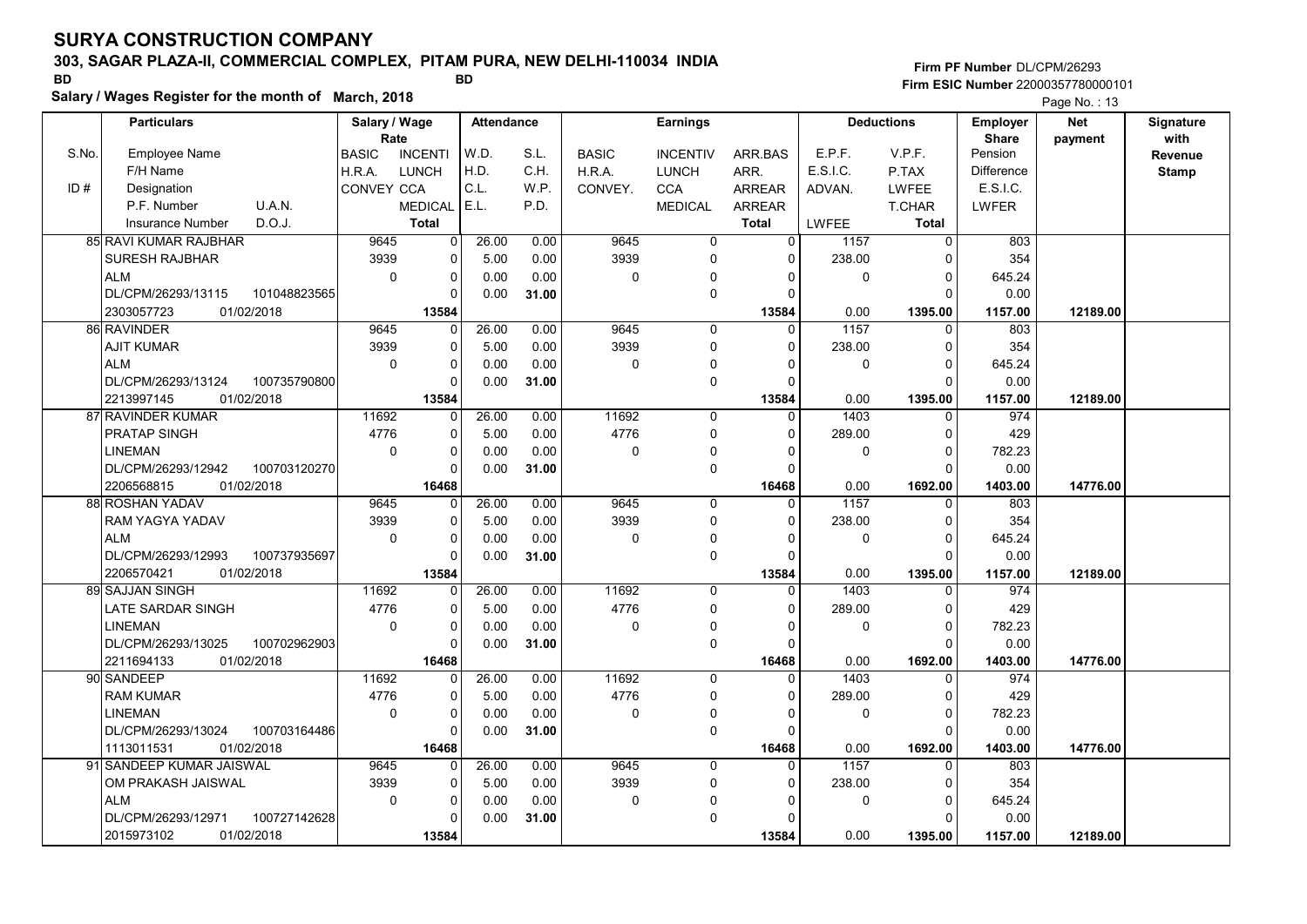## 303, SAGAR PLAZA-II, COMMERCIAL COMPLEX, PITAM PURA, NEW DELHI-110034 INDIA

0

 0 0  0.00 0.00

 0.00 31.00

LINEMAN

DL/CPM/26293/13078

2207256149 01/02/2018 | 16468

100737050502

Firm PF Number DL/CPM/26293 Firm ESIC Number <sup>22000357780000101</sup> BD BD

|       | Salary / Wages Register for the month of March, 2018 |                   |                       |       |                   |              |                 | Page No.: 14  |             |                   |                          |                       |                   |
|-------|------------------------------------------------------|-------------------|-----------------------|-------|-------------------|--------------|-----------------|---------------|-------------|-------------------|--------------------------|-----------------------|-------------------|
|       | <b>Particulars</b>                                   |                   | Salary / Wage<br>Rate |       | <b>Attendance</b> |              | <b>Earnings</b> |               |             | <b>Deductions</b> | Employer<br><b>Share</b> | <b>Net</b><br>payment | Signature<br>with |
| S.No. | <b>Employee Name</b>                                 | <b>BASIC</b>      | <b>INCENTI</b>        | W.D.  | S.L.              | <b>BASIC</b> | <b>INCENTIV</b> | ARR.BAS       | E.P.F.      | V.P.F.            | Pension                  |                       | Revenue           |
|       | F/H Name                                             | H.R.A.            | <b>LUNCH</b>          | H.D.  | C.H.              | H.R.A.       | <b>LUNCH</b>    | ARR.          | E.S.I.C.    | P.TAX             | <b>Difference</b>        |                       | <b>Stamp</b>      |
| ID#   | Designation                                          | <b>CONVEY CCA</b> |                       | C.L.  | W.P.              | CONVEY.      | <b>CCA</b>      | ARREAR        | ADVAN.      | <b>LWFEE</b>      | E.S.I.C.                 |                       |                   |
|       | P.F. Number<br>U.A.N.                                |                   | <b>MEDICAL</b>        | E.L.  | P.D.              |              | <b>MEDICAL</b>  | <b>ARREAR</b> |             | T.CHAR            | LWFER                    |                       |                   |
|       | D.O.J.<br><b>Insurance Number</b>                    |                   | <b>Total</b>          |       |                   |              |                 | <b>Total</b>  | LWFEE       | Total             |                          |                       |                   |
|       | 92 SANJEET JHA                                       | 9645              | $\overline{0}$        | 11.00 | 0.00              | 4045         | 0               | 0             | 485         | 0                 | 337                      |                       |                   |
|       | <b>LATE VIDUR JHA</b>                                | 3939              | 0                     | 1.00  | 0.00              | 1652         | 0               | 0             | 100.00      | 0                 | 148                      |                       |                   |
|       | <b>ALM</b>                                           | 0                 | 0                     | 1.00  | 18.00             | $\mathbf 0$  | 0               | 0             | $\mathbf 0$ | 0                 | 270.61                   |                       |                   |
|       | DL/CPM/26293/12977<br>100702964553                   |                   | $\Omega$              | 0.00  | 13.00             |              | 0               |               |             | $\Omega$          | 0.00                     |                       |                   |
|       | 2012723623<br>01/02/2018                             |                   | 13584                 |       |                   |              |                 | 5697          | 0.00        | 585.00            | 485.00                   | 5112.00               |                   |
|       | 93 SANTOSH                                           | 11692             | $\Omega$              | 26.00 | 0.00              | 11692        | $\Omega$        | 0             | 1403        | 0                 | 974                      |                       |                   |
|       | <b>JAI RAM</b>                                       | 4776              | 0                     | 5.00  | 0.00              | 4776         | $\Omega$        | 0             | 289.00      | 0                 | 429                      |                       |                   |
|       | <b>LINEMAN</b>                                       | $\Omega$          | $\Omega$              | 0.00  | 0.00              | $\Omega$     | 0               | 0             | 0           | 0                 | 782.23                   |                       |                   |
|       | 100702884145<br>DL/CPM/26293/13023                   |                   | $\Omega$              | 0.00  | 31.00             |              | $\Omega$        | O             |             | 0                 | 0.00                     |                       |                   |
|       | 01/02/2018<br>2207262197                             |                   | 16468                 |       |                   |              |                 | 16468         | 0.00        | 1692.00           | 1403.00                  | 14776.00              |                   |
| 94    | <b>SATISH KUMAR</b>                                  | 11692             | 0                     | 26.00 | 0.00              | 11692        | $\Omega$        | 0             | 1403        | 0                 | 974                      |                       |                   |
|       | LATE SUBEY SINGH                                     | 4776              | 0                     | 5.00  | 0.00              | 4776         | 0               | 0             | 289.00      | 0                 | 429                      |                       |                   |
|       | LINEMAN                                              | 0                 | 0                     | 0.00  | 0.00              | $\Omega$     | 0               | 0             | 0           | 0                 | 782.23                   |                       |                   |
|       | DL/CPM/26293/13121<br>100702964065                   |                   |                       | 0.00  | 31.00             |              | 0               | $\Omega$      |             | 0                 | 0.00                     |                       |                   |
|       | 2213905895<br>01/02/2018                             |                   | 16468                 |       |                   |              |                 | 16468         | 0.00        | 1692.00           | 1403.00                  | 14776.00              |                   |
|       | 95 SATYWAN                                           | 9645              | $\Omega$              | 26.00 | 0.00              | 9645         | 0               | 0             | 1157        | 0                 | 803                      |                       |                   |
|       | <b>SAWROOP SINGH</b>                                 | 3939              | 0                     | 5.00  | 0.00              | 3939         | 0               | 0             | 238.00      | 0                 | 354                      |                       |                   |
|       | <b>ALM</b>                                           | 0                 | 0                     | 0.00  | 0.00              | 0            | 0               | 0             | 0           | 0                 | 645.24                   |                       |                   |
|       | DL/CPM/26293/13105<br>100738267043                   |                   | $\Omega$              | 0.00  | 31.00             |              | 0               | $\Omega$      |             | 0                 | 0.00                     |                       |                   |
|       | 2212579232<br>01/02/2018                             |                   | 13584                 |       |                   |              |                 | 13584         | 0.00        | 1395.00           | 1157.00                  | 12189.00              |                   |
|       | 96 SHIV SARAN                                        | 9645              | $\Omega$              | 25.00 | 0.00              | 9645         | $\Omega$        | $\Omega$      | 1157        | 0                 | 803                      |                       |                   |
|       | <b>HARPAL SINGH</b>                                  | 3939              | 0                     | 5.00  | 0.00              | 3939         | 0               | $\Omega$      | 238.00      | 0                 | 354                      |                       |                   |
|       | <b>ALM</b>                                           | 0                 | $\Omega$              | 0.00  | 0.00              | $\Omega$     | $\mathbf 0$     | 0             | 0           | 0                 | 645.24                   |                       |                   |
|       | DL/CPM/26293/12995<br>100702863352                   |                   | $\Omega$              | 1.00  | 31.00             |              | $\Omega$        |               |             | 0                 | 0.00                     |                       |                   |
|       | 2207256138<br>01/02/2018                             |                   | 13584                 |       |                   |              |                 | 13584         | 0.00        | 1395.00           | 1157.00                  | 12189.00              |                   |
|       | 97 SHIVSHANKAR                                       | 9645              | 0                     | 26.00 | 0.00              | 9645         | 0               | 0             | 1157        | 0                 | 803                      |                       |                   |
|       | LATE CHAVDHARI RAM                                   | 3939              | 0                     | 5.00  | 0.00              | 3939         | 0               | 0             | 238.00      | 0                 | 354                      |                       |                   |
|       | <b>ALM</b>                                           | 0                 | 0                     | 0.00  | 0.00              | 0            | 0               | 0             | 0           | 0                 | 645.24                   |                       |                   |
|       | DL/CPM/26293/13035<br>100702958998                   |                   |                       | 0.00  | 31.00             |              | $\Omega$        | O             |             | 0                 | 0.00                     |                       |                   |
|       | 2207262218<br>01/02/2018                             |                   | 13584                 |       |                   |              |                 | 13584         | 0.00        | 1395.00           | 1157.00                  | 12189.00              |                   |
|       | 98 SHRI PAL                                          | 11692             |                       | 26.00 | 0.00              | 11692        | $\Omega$        |               | 1403        | 0                 | 974                      |                       |                   |
|       | LATE CHOHAL SINGH                                    | 4776              | $\overline{0}$        | 5.00  | 0.00              | 4776         | $\Omega$        | 0             | 289.00      | 0                 | 429                      |                       |                   |

0

01/02/2018 | 16468| | 16468 | 0.00 1692.00 | 1403.00

 0 0 16468 0

 0 0

 $0.00$  1692.00 1403.00 14776.00

0.00

782.23

 0 0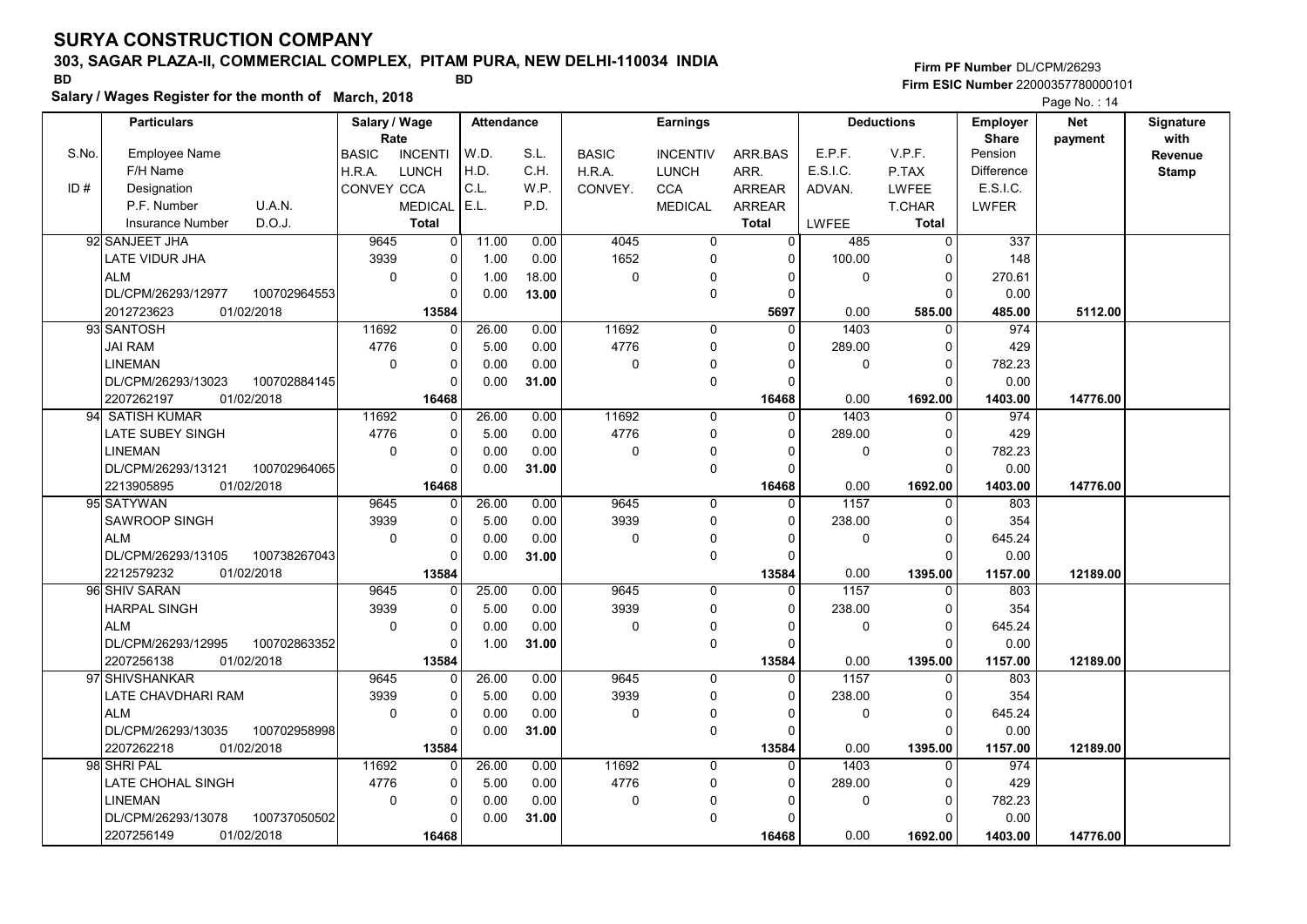# 303, SAGAR PLAZA-II, COMMERCIAL COMPLEX, PITAM PURA, NEW DELHI-110034 INDIA

Salary / Wages Register for the month of March, 2018

### Firm PF Number DL/CPM/26293 Firm ESIC Number <sup>22000357780000101</sup> BD BD

|       | <b>Particulars</b>                 | Salary / Wage<br>Rate |                | <b>Attendance</b> |       | <b>Earnings</b> |                 |              |          | <b>Deductions</b> | Employer                | <b>Net</b> | Signature       |
|-------|------------------------------------|-----------------------|----------------|-------------------|-------|-----------------|-----------------|--------------|----------|-------------------|-------------------------|------------|-----------------|
| S.No. | <b>Employee Name</b>               | <b>BASIC</b>          | <b>INCENTI</b> | W.D.              | S.L.  | <b>BASIC</b>    | <b>INCENTIV</b> | ARR.BAS      | E.P.F.   | V.P.F.            | <b>Share</b><br>Pension | payment    | with<br>Revenue |
|       | F/H Name                           | H.R.A.                | <b>LUNCH</b>   | H.D.              | C.H.  | H.R.A.          | <b>LUNCH</b>    | ARR.         | E.S.I.C. | P.TAX             | <b>Difference</b>       |            | <b>Stamp</b>    |
| ID#   | Designation                        | CONVEY CCA            |                | C.L.              | W.P.  | CONVEY.         | <b>CCA</b>      | ARREAR       | ADVAN.   | <b>LWFEE</b>      | E.S.I.C.                |            |                 |
|       | P.F. Number<br>U.A.N.              |                       | <b>MEDICAL</b> | E.L.              | P.D.  |                 | <b>MEDICAL</b>  | ARREAR       |          | <b>T.CHAR</b>     | LWFER                   |            |                 |
|       | D.O.J.<br><b>Insurance Number</b>  |                       | <b>Total</b>   |                   |       |                 |                 | <b>Total</b> | LWFEE    | <b>Total</b>      |                         |            |                 |
|       | 99 SHYAM BABU                      | 9645                  | 0              | 26.00             | 0.00  | 9645            | $\mathbf 0$     | 0            | 1157     | $\overline{0}$    | 803                     |            |                 |
|       | <b>SURESH SINGH</b>                | 3939                  | 0              | 5.00              | 0.00  | 3939            | $\mathbf 0$     | $\Omega$     | 238.00   | $\Omega$          | 354                     |            |                 |
|       | <b>ALM</b>                         | $\mathbf 0$           | 0              | 0.00              | 0.00  | 0               | 0               | $\Omega$     | 0        | $\mathbf 0$       | 645.24                  |            |                 |
|       | DL/CPM/26293/12643<br>100964075537 |                       | 0              | 0.00              | 31.00 |                 | 0               | $\Omega$     |          | $\Omega$          | 0.00                    |            |                 |
|       | 2205486451<br>01/11/2016           |                       | 13584          |                   |       |                 |                 | 13584        | 0.00     | 1395.00           | 1157.00                 | 12189.00   |                 |
|       | 100 SONU                           | 11692                 | 0              | 25.00             | 0.00  | 11692           | $\mathbf 0$     | $\Omega$     | 1403     | $\mathbf 0$       | 974                     |            |                 |
|       | <b>JAI BHAGWAN</b>                 | 4776                  | 0              | 5.00              | 0.00  | 4776            | $\mathbf 0$     | $\Omega$     | 289.00   | $\mathbf 0$       | 429                     |            |                 |
|       | <b>TO</b>                          | $\mathbf 0$           | $\Omega$       | 0.00              | 0.00  | $\Omega$        | $\mathbf 0$     | $\Omega$     | 0        | $\Omega$          | 782.23                  |            |                 |
|       | DL/CPM/26293/<br>101180664139      |                       | 0              | 1.00              | 31.00 |                 | 0               | $\Omega$     |          | $\Omega$          | 0.00                    |            |                 |
|       | 2016692396<br>01/02/2018           |                       | 16468          |                   |       |                 |                 | 16468        | 0.00     | 1692.00           | 1403.00                 | 14776.00   |                 |
|       | 101 SONU                           | 16468                 | 0              | 0.00              | 0.00  | $\mathbf 0$     | $\mathbf 0$     | $\Omega$     | $\Omega$ | $\Omega$          | $\mathbf 0$             |            |                 |
|       | <b>JAIPAL SINGH</b>                | 0                     | 0              | 0.00              | 0.00  | $\mathbf 0$     | $\Omega$        | $\Omega$     | 0.00     | $\Omega$          | $\Omega$                |            |                 |
|       | LINEMAN                            | $\mathbf 0$           | 0              | 0.00              | 31.00 | 0               | 0               | $\Omega$     | 0        | $\Omega$          | 0.00                    |            |                 |
|       |                                    |                       | 0              | 0.00              | 0.00  |                 | 0               | $\Omega$     |          | $\mathbf 0$       | 0.00                    |            |                 |
|       | 2206568802<br>01/02/2018           |                       | 16468          |                   |       |                 |                 | $\Omega$     | 0.00     | 0.00              | 0.00                    | 0.00       |                 |
|       | 102 SUBHASH SAH                    | 9645                  | 0              | 26.00             | 0.00  | 9645            | $\mathbf 0$     | $\Omega$     | 1157     | 0                 | 803                     |            |                 |
|       | LATE JAI RAM SAH                   | 3939                  | 0              | 5.00              | 0.00  | 3939            | $\mathbf 0$     | $\Omega$     | 238.00   | $\Omega$          | 354                     |            |                 |
|       | <b>ALM</b>                         | $\mathbf 0$           | 0              | 0.00              | 0.00  | 0               | 0               | 0            | 0        | $\mathbf 0$       | 645.24                  |            |                 |
|       | DL/CPM/26293/13034<br>100702959937 |                       | O              | 0.00              | 31.00 |                 | $\pmb{0}$       | $\Omega$     |          | $\Omega$          | 0.00                    |            |                 |
|       | 2210045413<br>01/02/2018           |                       | 13584          |                   |       |                 |                 | 13584        | 0.00     | 1395.00           | 1157.00                 | 12189.00   |                 |
|       | 103 SUBHASH THAKUR                 | 11692                 | 0              | 26.00             | 0.00  | 11692           | $\Omega$        | $\Omega$     | 1403     | $\Omega$          | 974                     |            |                 |
|       | PRAMOD THAKUR                      | 4776                  | 0              | 5.00              | 0.00  | 4776            | $\mathbf 0$     | $\Omega$     | 289.00   | 0                 | 429                     |            |                 |
|       | LINEMAN                            | $\mathbf 0$           | 0              | 0.00              | 0.00  | 0               | 0               | 0            | 0        | $\mathbf 0$       | 782.23                  |            |                 |
|       | DL/CPM/26293/13085<br>100703118582 |                       | U              | 0.00              | 31.00 |                 | $\mathbf 0$     | $\Omega$     |          | $\Omega$          | 0.00                    |            |                 |
|       | 2213737936<br>01/02/2018           |                       | 16468          |                   |       |                 |                 | 16468        | 0.00     | 1692.00           | 1403.00                 | 14776.00   |                 |
|       | 104 SULTAN SINGH TOMER             | 11692                 | 0              | 26.00             | 0.00  | 11692           | 0               | $\mathbf{0}$ | 1403     | 0                 | 974                     |            |                 |
|       | LATE BHAWAR SINGH                  | 4776                  | 0              | 5.00              | 0.00  | 4776            | $\mathbf 0$     | 0            | 289.00   | $\mathbf 0$       | 429                     |            |                 |
|       | LINEMAN                            | $\pmb{0}$             | 0              | 0.00              | 0.00  | 0               | 0               | $\Omega$     | 0        | $\Omega$          | 782.23                  |            |                 |
|       | DL/CPM/26293/13022<br>100737048565 |                       | <sup>0</sup>   | 0.00              | 31.00 |                 | $\mathbf 0$     | $\Omega$     |          | $\Omega$          | 0.00                    |            |                 |
|       | 2211830679<br>01/02/2018           |                       | 16468          |                   |       |                 |                 | 16468        | 0.00     | 1692.00           | 1403.00                 | 14776.00   |                 |
|       | 105 SUMIT KUMAR DAHIYA             | 11692                 | 0              | 26.00             | 0.00  | 11692           | $\mathbf 0$     | $\mathbf 0$  | 1403     | $\mathbf 0$       | 974                     |            |                 |
|       | <b>CHANDER BHAN</b>                | 4776                  | 0              | 5.00              | 0.00  | 4776            | 0               | 0            | 289.00   | $\mathbf 0$       | 429                     |            |                 |
|       | <b>TO</b>                          | $\pmb{0}$             | 0              | 0.00              | 0.00  | 0               | 0               | O            | 0        | $\Omega$          | 782.23                  |            |                 |
|       | 100736199372<br>DL/CPM/26293/13129 |                       | U              | 0.00              | 31.00 |                 | $\Omega$        | $\Omega$     |          | $\Omega$          | 0.00                    |            |                 |
|       | 2213756787<br>01/02/2018           |                       | 16468          |                   |       |                 |                 | 16468        | 0.00     | 1692.00           | 1403.00                 | 14776.00   |                 |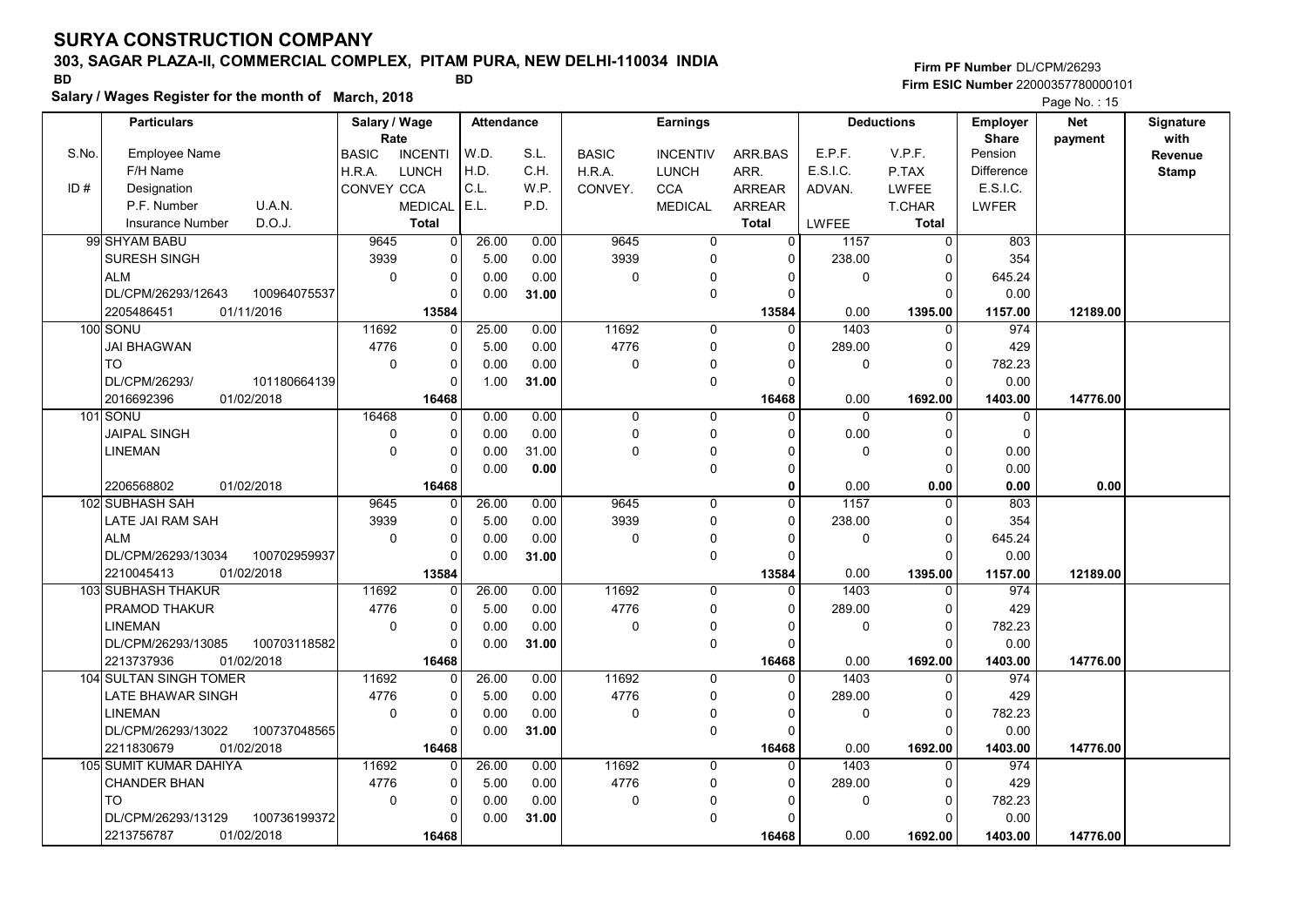# 303, SAGAR PLAZA-II, COMMERCIAL COMPLEX, PITAM PURA, NEW DELHI-110034 INDIA

Salary / Wages Register for the month of March, 2018

### Firm PF Number DL/CPM/26293 Firm ESIC Number <sup>22000357780000101</sup> BD BD

|       |                                   |              |                   |                                    |       |       |              |                 |                |                   |                   |                          | $1$ ago 110. $10$     |                   |  |
|-------|-----------------------------------|--------------|-------------------|------------------------------------|-------|-------|--------------|-----------------|----------------|-------------------|-------------------|--------------------------|-----------------------|-------------------|--|
|       | <b>Particulars</b>                | Rate         |                   | Salary / Wage<br><b>Attendance</b> |       |       |              | <b>Earnings</b> |                |                   | <b>Deductions</b> | Employer<br><b>Share</b> | <b>Net</b><br>payment | Signature<br>with |  |
| S.No. | <b>Employee Name</b>              |              | <b>BASIC</b>      | <b>INCENTI</b>                     | W.D.  | S.L.  | <b>BASIC</b> | <b>INCENTIV</b> | ARR.BAS        | E.P.F.            | V.P.F.            | Pension                  |                       | Revenue           |  |
|       | F/H Name                          |              | H.R.A.            | <b>LUNCH</b>                       | H.D.  | C.H.  | H.R.A.       | <b>LUNCH</b>    | ARR.           | E.S.I.C.          | P.TAX             | Difference               |                       | <b>Stamp</b>      |  |
| ID#   | Designation                       |              | <b>CONVEY CCA</b> |                                    | C.L.  | W.P.  | CONVEY.      | <b>CCA</b>      | <b>ARREAR</b>  | ADVAN.            | <b>LWFEE</b>      | E.S.I.C.                 |                       |                   |  |
|       | P.F. Number<br>U.A.N.             |              |                   | <b>MEDICAL</b>                     | E.L.  | P.D.  |              | <b>MEDICAL</b>  | ARREAR         |                   | T.CHAR            | LWFER                    |                       |                   |  |
|       | D.O.J.<br><b>Insurance Number</b> |              |                   | <b>Total</b>                       |       |       |              |                 | <b>Total</b>   | LWFEE             | <b>Total</b>      |                          |                       |                   |  |
|       | 106 SUNIL KR PANDAY               |              | 11692             | 0                                  | 26.00 | 0.00  | 11692        | $\overline{0}$  | $\overline{0}$ | 1403              | $\Omega$          | 974                      |                       |                   |  |
|       | <b>HARI PD PANDAY</b>             |              | 4776              | $\overline{0}$                     | 5.00  | 0.00  | 4776         | $\mathbf 0$     | 0              | 289.00            | $\Omega$          | 429                      |                       |                   |  |
|       | LINEMAN                           |              | $\mathbf 0$       | $\mathbf 0$                        | 0.00  | 0.00  | 0            | 0               | $\Omega$       | $\pmb{0}$         | $\Omega$          | 782.23                   |                       |                   |  |
|       | DL/CPM/26293/12949                | 100736611959 |                   | $\Omega$                           | 0.00  | 31.00 |              | $\mathbf 0$     | $\Omega$       |                   | $\Omega$          | 0.00                     |                       |                   |  |
|       | 2206570418<br>01/02/2018          |              |                   | 16468                              |       |       |              |                 | 16468          | 0.00              | 1692.00           | 1403.00                  | 14776.00              |                   |  |
|       | 107 SURENDER                      |              | 9645              | $\Omega$                           | 26.00 | 0.00  | 9645         | $\mathbf{0}$    | $\Omega$       | $\overline{1157}$ | $\Omega$          | 803                      |                       |                   |  |
|       | <b>CHANDGI RAM</b>                |              | 3939              | $\mathbf 0$                        | 5.00  | 0.00  | 3939         | 0               | $\Omega$       | 238.00            | $\Omega$          | 354                      |                       |                   |  |
|       | <b>ALM</b>                        |              | 0                 | $\overline{0}$                     | 0.00  | 0.00  | 0            | $\pmb{0}$       | 0              | $\pmb{0}$         | 0                 | 645.24                   |                       |                   |  |
|       | DL/CPM/26293/13107                | 100702763554 |                   | $\Omega$                           | 0.00  | 31.00 |              | $\mathbf 0$     | $\Omega$       |                   | $\Omega$          | 0.00                     |                       |                   |  |
|       | 01/02/2018<br>2211620795          |              |                   | 13584                              |       |       |              |                 | 13584          | 0.00              | 1395.00           | 1157.00                  | 12189.00              |                   |  |
|       | 108 SURENDER SHARMA               |              | 11692             | $\mathbf{0}$                       | 26.00 | 0.00  | 11692        | 0               | $\Omega$       | 1403              | 0                 | 974                      |                       |                   |  |
|       | <b>JAI CHAND</b>                  |              | 4776              | $\mathbf 0$                        | 5.00  | 0.00  | 4776         | $\mathbf 0$     | 0              | 289.00            | $\Omega$          | 429                      |                       |                   |  |
|       | <b>LINEMAN</b>                    |              | $\mathbf 0$       | $\mathbf 0$                        | 0.00  | 0.00  | 0            | 0               | $\Omega$       | $\mathbf 0$       | $\Omega$          | 782.23                   |                       |                   |  |
|       | DL/CPM/26293/12955                | 100702883474 |                   | $\Omega$                           | 0.00  | 31.00 |              | $\mathbf 0$     | $\Omega$       |                   | $\Omega$          | 0.00                     |                       |                   |  |
|       | 2212840958<br>01/02/2018          |              |                   | 16468                              |       |       |              |                 | 16468          | 0.00              | 1692.00           | 1403.00                  | 14776.00              |                   |  |
|       | 109 SURENDER SINGH                |              | 9645              | $\Omega$                           | 24.00 | 0.00  | 9645         | $\mathbf 0$     | $\Omega$       | 1157              | $\Omega$          | 803                      |                       |                   |  |
|       | <b>MAAN SINGH</b>                 |              | 3939              | $\Omega$                           | 5.00  | 0.00  | 3939         | $\mathbf 0$     | $\Omega$       | 238.00            | $\Omega$          | 354                      |                       |                   |  |
|       | <b>ALM</b>                        |              | 0                 | $\mathbf 0$                        | 1.00  | 0.00  | 0            | 0               | $\Omega$       | $\mathbf 0$       | $\Omega$          | 645.24                   |                       |                   |  |
|       | DL/CPM/26293/13219                | 100737215691 |                   | $\mathbf 0$                        | 1.00  | 31.00 |              | 0               | $\Omega$       |                   | $\Omega$          | 0.00                     |                       |                   |  |
|       | 2206585064<br>01/02/2018          |              |                   | 13584                              |       |       |              |                 | 13584          | 0.00              | 1395.00           | 1157.00                  | 12189.00              |                   |  |
|       | 110 SURENDRA                      |              | 11692             | $\Omega$                           | 26.00 | 0.00  | 11692        | $\Omega$        | $\Omega$       | 1403              | $\Omega$          | 974                      |                       |                   |  |
|       | <b>KALLU RAM</b>                  |              | 4776              | $\Omega$                           | 5.00  | 0.00  | 4776         | $\mathbf 0$     | $\Omega$       | 289.00            | $\Omega$          | 429                      |                       |                   |  |
|       | <b>LINEMAN</b>                    |              | $\mathbf 0$       | $\mathbf 0$                        | 0.00  | 0.00  | 0            | 0               | $\Omega$       | 0                 | $\mathbf 0$       | 782.23                   |                       |                   |  |
|       | DL/CPM/26293/13094                | 100702912463 |                   | $\Omega$                           | 0.00  | 31.00 |              | $\mathbf 0$     | $\Omega$       |                   | $\Omega$          | 0.00                     |                       |                   |  |
|       | 2213791370<br>01/02/2018          |              |                   | 16468                              |       |       |              |                 | 16468          | 0.00              | 1692.00           | 1403.00                  | 14776.00              |                   |  |
|       | <b>111 TRIBHUWAN PRASAD</b>       |              | 11692             | $\Omega$                           | 26.00 | 0.00  | 11692        | $\mathbf 0$     | $\Omega$       | 1403              | $\Omega$          | 974                      |                       |                   |  |
|       | VISHWANATH PRASAD                 |              | 4776              | $\mathbf 0$                        | 5.00  | 0.00  | 4776         | 0               | 0              | 289.00            | 0                 | 429                      |                       |                   |  |
|       | <b>LINEMAN</b>                    |              | $\mathbf 0$       | $\Omega$                           | 0.00  | 0.00  | 0            | 0               | $\Omega$       | $\mathbf 0$       | $\Omega$          | 782.23                   |                       |                   |  |
|       | DL/CPM/26293/13088                | 100738874044 |                   | $\Omega$                           | 0.00  | 31.00 |              | $\mathbf 0$     | $\Omega$       |                   | $\Omega$          | 0.00                     |                       |                   |  |
|       | 2213786178<br>01/02/2018          |              |                   | 16468                              |       |       |              |                 | 16468          | 0.00              | 1692.00           | 1403.00                  | 14776.00              |                   |  |
|       | 112 VINIT SHARMA                  |              | 11692             | 0                                  | 26.00 | 0.00  | 11692        | $\mathbf 0$     | 0              | 1403              | $\mathbf{0}$      | 974                      |                       |                   |  |
|       | MUKESH SHARMA                     |              | 4776              | $\Omega$                           | 5.00  | 0.00  | 4776         | 0               | $\Omega$       | 289.00            | $\Omega$          | 429                      |                       |                   |  |
|       | <b>TO</b>                         |              | 0                 | $\overline{0}$                     | 0.00  | 0.00  | 0            | 0               | $\Omega$       | 0                 | $\Omega$          | 782.23                   |                       |                   |  |
|       | DL/CPM/26293/13102                | 100703039661 |                   | $\Omega$                           | 0.00  | 31.00 |              | 0               | <sup>0</sup>   |                   | O                 | 0.00                     |                       |                   |  |
|       | 01/02/2018<br>2213664708          |              |                   | 16468                              |       |       |              |                 | 16468          | 0.00              | 1692.00           | 1403.00                  | 14776.00              |                   |  |